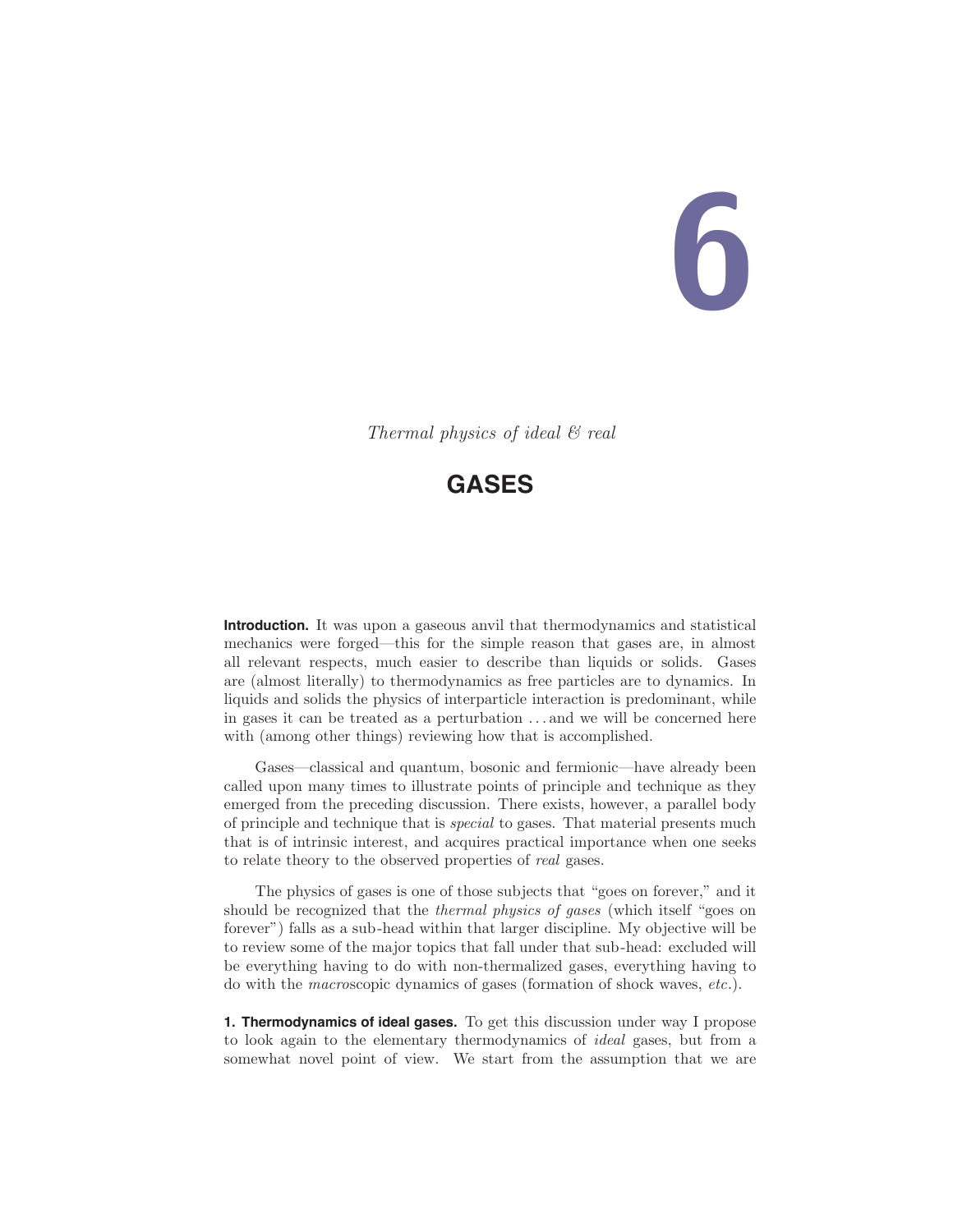concerned with a simply bulk system

$$
U(S, V, N) = \lambda U\left(\frac{S}{\lambda}, \frac{V}{\lambda}, \frac{N}{\lambda}\right)
$$

It proves useful to notice that we can, if we wish (set  $\lambda = N$ ) write

$$
= Nu(s,v)
$$

where

 $u \equiv U/N \equiv$  specific internal energy  $s \equiv S/N \equiv$  **specific entropy**  $v \equiv V/N \equiv$  specific volume

and where the "specific meaning" of  $u/s/v$  hinges on the meaning specifically assigned to the variable  $N$ , which refers to the sample size:  $N$  might refer to the mass of the sample, or to the mole number, but will be taken to have the meaning

### $N \equiv$  **number** of molecules

We accept as given the following statements of idealized fact:

LAW OF BOYLE/MARIOTTE: If  $T$  is held constant then (for every given/fixed gas sample)  $pV$  is constant.

LAW OF CHARLES/GAY-LUSSAC: If  $V$  is held constant then (for every given/fixed gas sample)  $p/T$  is constant.

These laws assert (respectively) the existence of presently unknown functions  $f(T, N)$  and  $g(V, N)$  such that

$$
pV = f(T, N)
$$
  

$$
p/T = g(V, N)
$$
 (305)

Immediately  $p = \frac{f(T, N)}{V} = Tg(V, N)$  from which we conclude that

$$
\frac{f(T, N)}{T} = Vg(V, N) = \text{some mutual function } \mathcal{K}(N) \text{ of } N \text{ alone}
$$

and that equations (305)

$$
pV = T \cdot \mathcal{K}(N)
$$

This equation will (as required) be <u>invariant under scale-up</u>  $(V, N) \mapsto (\lambda V, \lambda N)$ if and only if  $\mathcal{K}(\lambda N) = \lambda \mathcal{K}(N)$ ; *i.e.*, if and only if  $\mathcal{K}(N)$  is homogeneous of degree one:  $\mathcal{K}(N) = kN$ . So we have

$$
pV = NkT \tag{306}
$$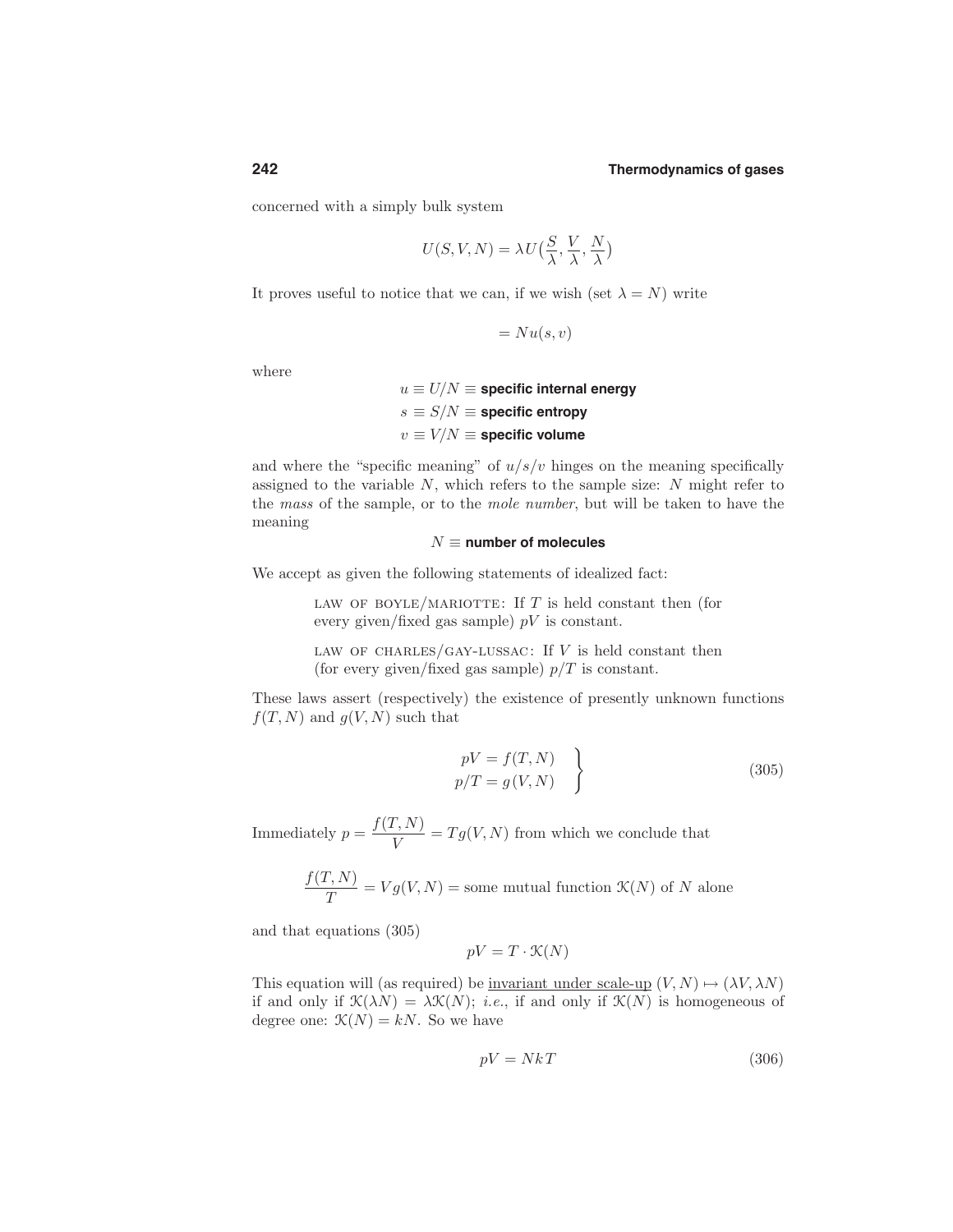### **Novel approach to the theory of ideal gases 243**

We have, at this point, no reason to suppose that the constant  $k$  is not (like so many other phenomenological constants) specific to each gas species, so the discovery that

## k is a species-independent **universal constant**

was an unexpected surprise, a mystery that remained opaque until clarified first by kinetic theory, then (and more generally) by statistical mechanics.<sup>185</sup>

Equation (306)—which can also be written

$$
pv = kT \tag{307}
$$

—places a fairly rigorous constraint on the functional structure of  $u(s, v)$ , for by

$$
T = \left(\frac{\partial U}{\partial S}\right)_V = \left(\frac{\partial u}{\partial S}\right)_U \quad \text{and} \quad -p = \left(\frac{\partial U}{\partial V}\right)_S = \left(\frac{\partial u}{\partial v}\right)_S
$$

we have

$$
k\frac{\partial u}{\partial s} + v\frac{\partial u}{\partial v} = 0\tag{308}
$$

This is a linear partial differential equation that yields to analysis by separation of variables: writing  $u(s, v) = F(s) \cdot G(v)$  we have

$$
k\frac{d}{ds}\log F(s) + v\frac{d}{dv}\log G(v) = 0
$$

giving

$$
k \frac{d}{ds} \log F(s) = +a
$$
  

$$
v \frac{d}{dv} \log G(v) = -a
$$
 : a is some mutual constant

Immediately  $F(s) = F(s_0) \exp \left\{ a \frac{s - s_0}{l} \right\}$ k } and  $G(v) = G(v_0) \left(\frac{v_0}{v_0}\right)$  $\overline{v}$  $\big)^a$  so<sup>186</sup>

$$
u(s,v) = u_0 \left(\frac{v_0}{v}\right)^a \exp\left\{a \, \frac{s-s_0}{k}\right\} \tag{309}
$$

This is (for each a) a *particular* solution of  $(308)$ . More generally—by the linearity of (308)—we have

$$
u(s,v) = \int A(a) \left(\frac{v_0}{v}\right)^a \exp\left\{a \frac{s-s_0}{k}\right\} da \tag{310}
$$

where  $A(a)$  can be specified *arbitrarily*. To make the same point another way:

 $^{185}\,$  In the latter connection it became clear that Boltzmann's constant  $k$ —the "gas constant per molecule"—is (like the  $c$  in relativistic physics) by nature a conversion factor , a factor that describes the relation between two different ways of measuring the same thing.

 $186$  Compare (30) on page 43.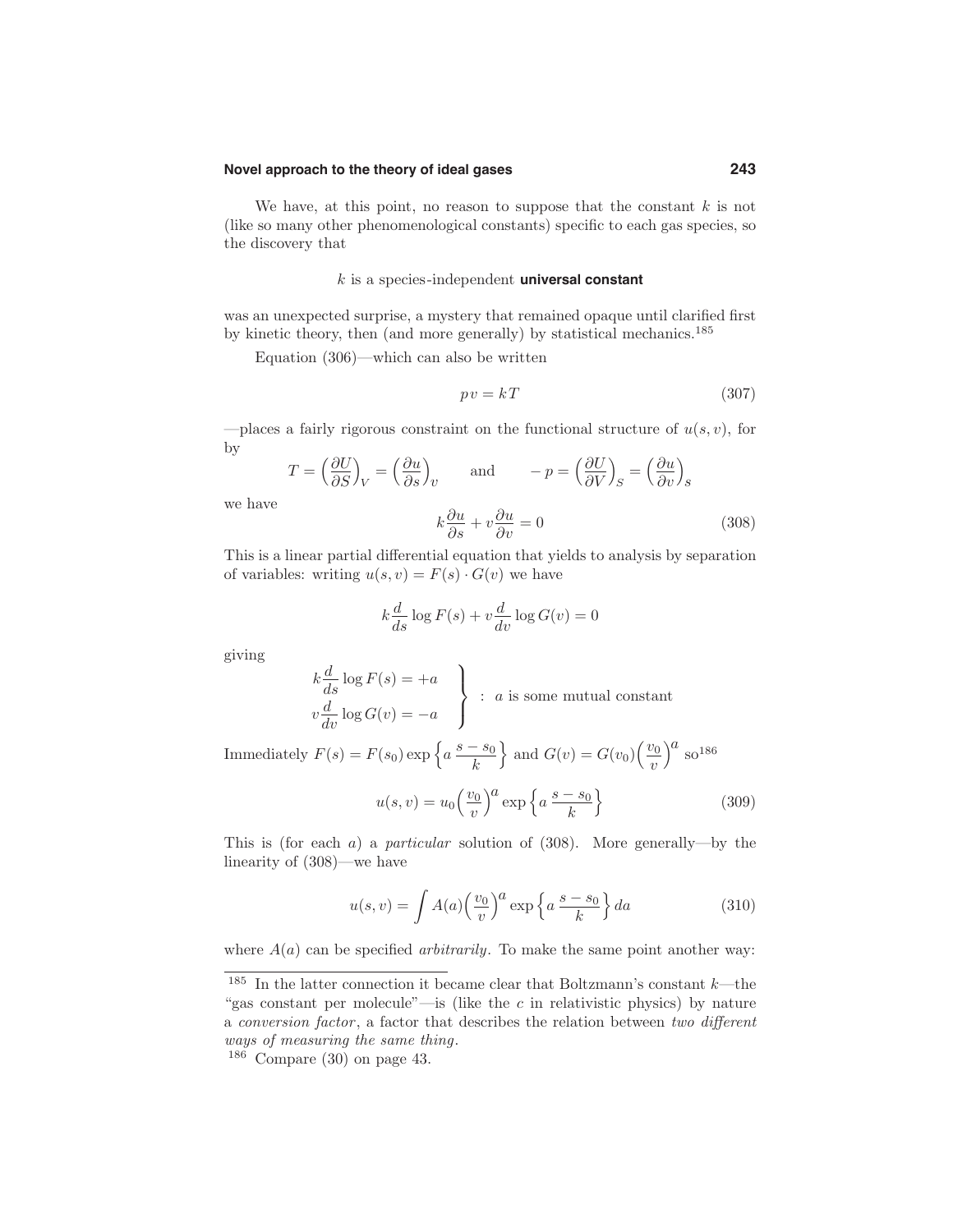it follows from (310) that

$$
T(s,v) = k^{-1} \int aA(a) \left(\frac{v_0}{v}\right)^a \exp\left\{a \frac{s-s_0}{k}\right\} da \tag{311.1}
$$

$$
p(s,v) = v^{-1} \int aA(a) \left(\frac{v_0}{v}\right)^a \exp\left\{a \frac{s-s_0}{k}\right\} da \tag{311.2}
$$

so obviously we are in compliance with  $(307)$  whatever the structure we assign to  $A(a)$ . But—one of the lessons of this tale—there is more to thermodynamics than equations of state, and, as I will now argue, the structure of  $A(a)$  is in fact severely constrained.

The principles of thermodynamics supply a general identity

$$
\left(\frac{\partial u}{\partial v}\right)_T = T\left(\frac{\partial p}{\partial T}\right)_v - p
$$

of which we have several times made use, and which at (86) we called the "thermodynamic equation of state." From  $p(T, v) = kT/v$  it follows in the case at hand that

$$
\left(\frac{\partial u}{\partial v}\right)_T = 0 \qquad ; \qquad \begin{cases} u, \text{ when expressed as a function of} \\ \text{the non-standard variables } T \text{ and } v, \\ \text{must in fact be } \underline{v}\text{-independent} \end{cases} \tag{312}
$$

but to draw any direct conclusions we would have to construct  $u(s(T, v), v)$  and that is not feasible, for (311.1) is too complicated to permit the functional inversion  $T(s, v) \mapsto s(T, v)$  to be carried out in explicit detail. We have, therefore, to proceed by indirection: we observe that the isovolumetric specific heat

$$
c_V \equiv C_V/N = \left(\frac{\partial u}{\partial T}\right)_U
$$
 must be v-independent

and then use Tobolsky's method to describe  $c_v$  as a function of s and v. As it happens, that labor lies already behind us, for at (85.1) we achieved a result that can be written

$$
c_V = T / \left(\frac{\partial T}{\partial s}\right)_U
$$

and in the present context becomes

$$
c_V = \frac{k^{-1} \int a^1 A(a) \left(\frac{v_0}{v}\right)^a \exp\left\{a \frac{s - s_0}{k}\right\} da}{k^{-2} \int a^2 A(a) \left(\frac{v_0}{v}\right)^a \exp\left\{a \frac{s - s_0}{k}\right\} da}
$$

We readily convince ourselves that the  $v$ -dependence will disappear from the right side of the preceding equation if and only if  $A(a)$  possesses the specialized structure

$$
A(a) = u_0 \delta(a - \hat{a}) \tag{313}
$$

where  $u_0$  and  $\hat{a}$  are constants. The upshot of the preceding argument is that, while all of the  $u$ -functions (310) comply with the equation of state (307), only those of the restricted design  $(309)$  conform to the joint requirements of the 1<sup>st</sup> and  $2<sup>nd</sup>$  laws of thermodynamics ... and that (see again page 43) "ideal gas" refers to what is actually a one-parameter family of systems.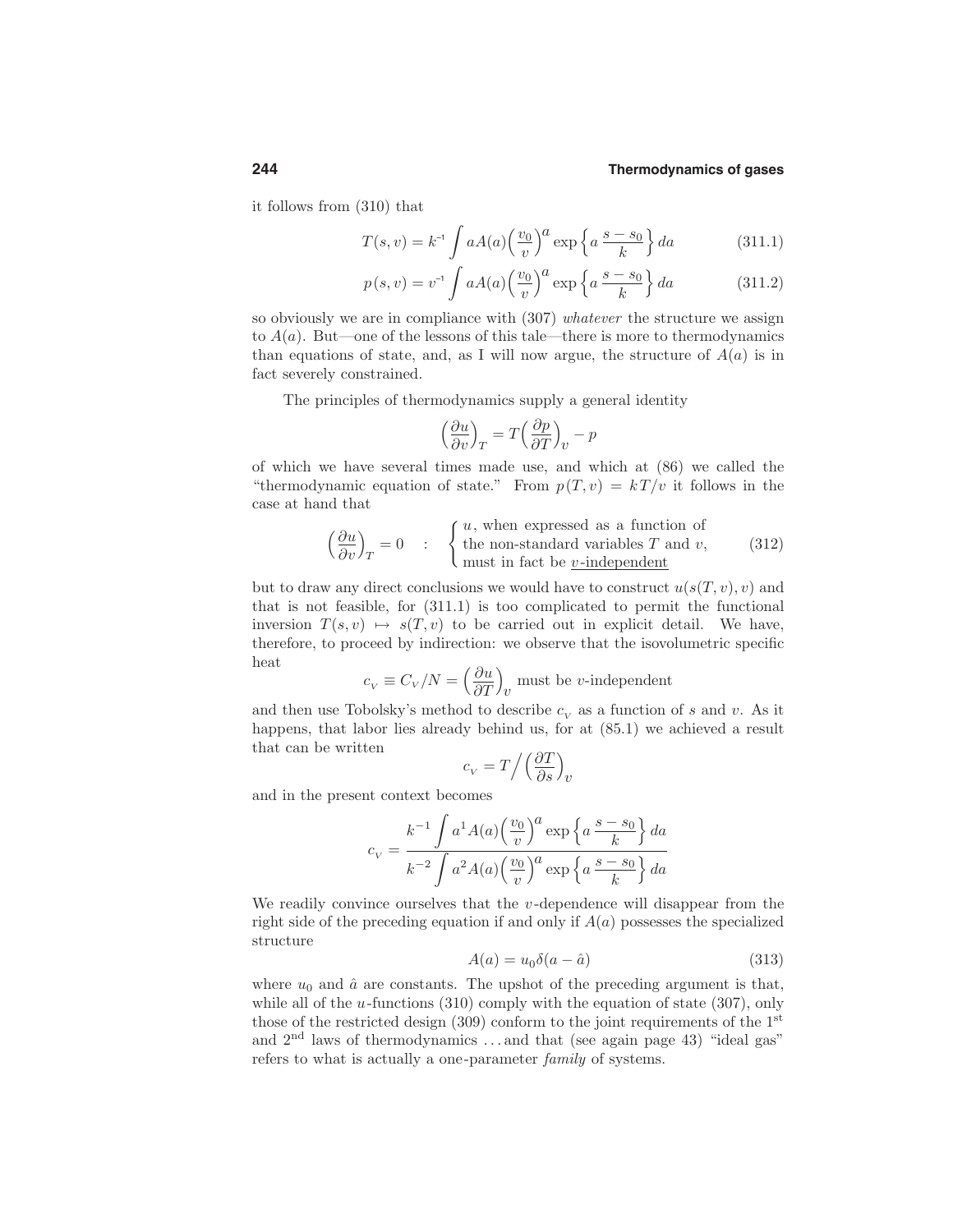### **Novel approach to the theory of ideal gases 245**

HISTORICAL NOTE: Equation  $(312)$  draws attention to a property of ideal gases that is implicit in the laws of thermodynamics, but that was recognized before those laws had been formulated. . . for by about  $1852$  James Prescott Joule  $(1818-188)$  had been led by a series of difficult experiments to the conclusion (see again Figure 4) that

### **the adiabatic free expansion of a dilute gas is isothermal**

Joule had put his finger on a physical fact for which the kinetic theory of gases soon provided a ready explanation: when "ideal gas molecules" spill into an expanded volume they are required to "stretch no intermolecular springs;" energy conservation therefore means conservation of net kinetic energy, which is experienced as a constancy of the temperature (i.e., of the mean kinetic energy of the individual molecules).

It now follows that

$$
c_V = \frac{k^{-1}\hat{a}^1u_0 \left(\frac{v_0}{v}\right)^{\hat{a}} \exp\left\{\hat{a}\,\frac{s-s_0}{k}\right\}}{k^{-2}\hat{a}^2u_0 \left(\frac{v_0}{v}\right)^{\hat{a}} \exp\left\{\hat{a}\,\frac{s-s_0}{k}\right\}} = k/\hat{a}
$$

We were prepared (by Joule) to find that  $c_V$ , though independent of V, depends semi-arbitrarily upon T, but discover that it has been forced by the laws of thermodynamics to be a *constant*. And from this it follows that  $u(T, v)$  is of necessity a linear function of T:

$$
u(T, v) = c_V T + \text{constant}
$$

By natural convention we abandon the constant, which is to say: we adjust the energy reference level so as to conform to the stipulation that  $u(0, v) = 0$ .

One lucky benefit of the simplifications latent in (313) is that certain functional inversions that were formerly not feasible have become suddenly elementary. It follows, for example, from (309) that

$$
s(u, v) = c_V \log \frac{u}{u_0} + k \log \frac{v}{v_0} + s_0
$$
 (314.1)

which by  $u = c_v T$  becomes

$$
s(T, v) = c_V \log \frac{T}{T_0} + k \log \frac{v}{v_0} + s_0
$$
 (314.2)

and by  $pv = kT$  becomes

$$
s(T, p) = \left\{c_V + k\right\} \log \frac{T}{T_0} - k \log \frac{p}{p_0} + s_0 \tag{314.3}
$$

Bringing the last of those equations to (88.1) we find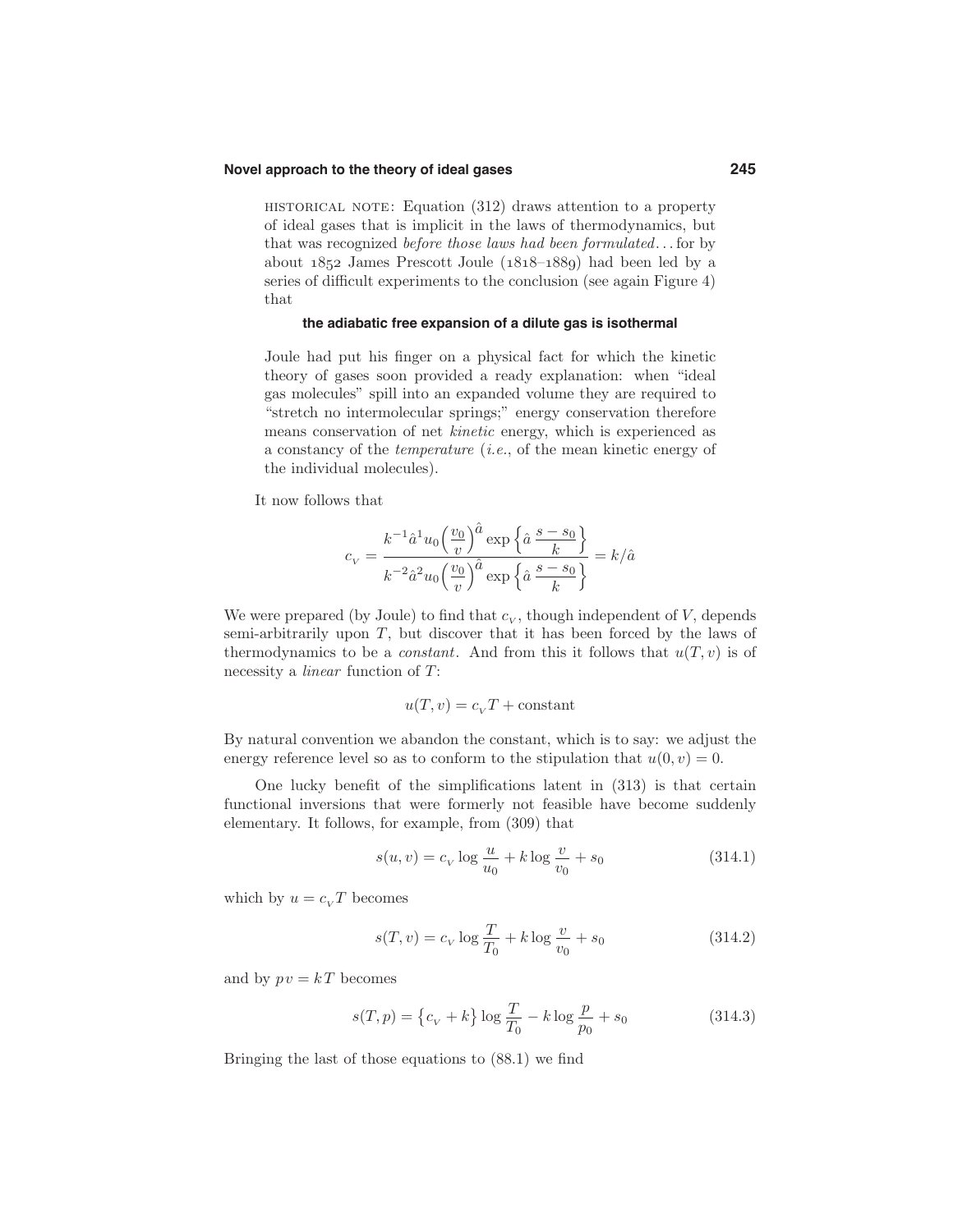$$
c_p = T \left(\frac{\partial s}{\partial T}\right)_p = c_V + k \tag{315.1}
$$

of which (compare (91.2) on page 80)

$$
c_p > c_V \tag{315.2}
$$

is a corollary.

Appealing once again to the equation of state we find

$$
s(p, v) = c_V \log \frac{p}{p_0} + c_p \log \frac{v}{v_0} + s_0
$$
 (314.4)

from which it follows that when an ideal gas sample is **isentropically expanded/ compressed** one has

$$
pV^{\gamma} = \text{constant} \tag{316.1}
$$

where

$$
\gamma \equiv c_p/c_v > 1\tag{317}
$$

is sometimes called the "isentropic exponent." Obvious variants of (316.1) are

$$
Tv^{\gamma - 1} = \text{constant}
$$

$$
Tp^{(1 - \gamma)/\gamma} = \text{constant}
$$

One must look beyond thermodynamics itself to an underlying statistical model to gain theoretical insight into the *numerical value* assumed by  $c_v$  in any particular case. For monatomic gases (dilute noble gases) one obtains $187$ 

$$
c_V = \frac{3}{2}k
$$
 whence  $c_p = \frac{5}{2}k$  and  $\gamma = \frac{5}{3}$ 

Later we will want to give careful attention to the distinction between "reversible" and "irreversible" processes, but an anticipatory word may reduce the risk of confusion. As they apply to quasi-static processes the adjectives "adiabatic" and "isentropic" are synonyms:

$$
dQ = TdS = 0 \implies dS = 0
$$

But Joule's "free expansion," which proceeds (Figure 4) irreversiblibly by the relaxation of a gross constraint (which is to say: non-quasi-statically), is adiabatic but not isentropic; indeed, it follows directly from (314.2) that

$$
\Delta s_{\text{Joule}} \equiv s_{\text{after}} - s_{\text{before}} = k \log \frac{v + \Delta v}{v} > 0
$$

as we had occasion to observe already on page 174 in connection with a discussion of Gibbs' paradox.

<sup>187</sup> See again page 149 and Figure 54 on page 162.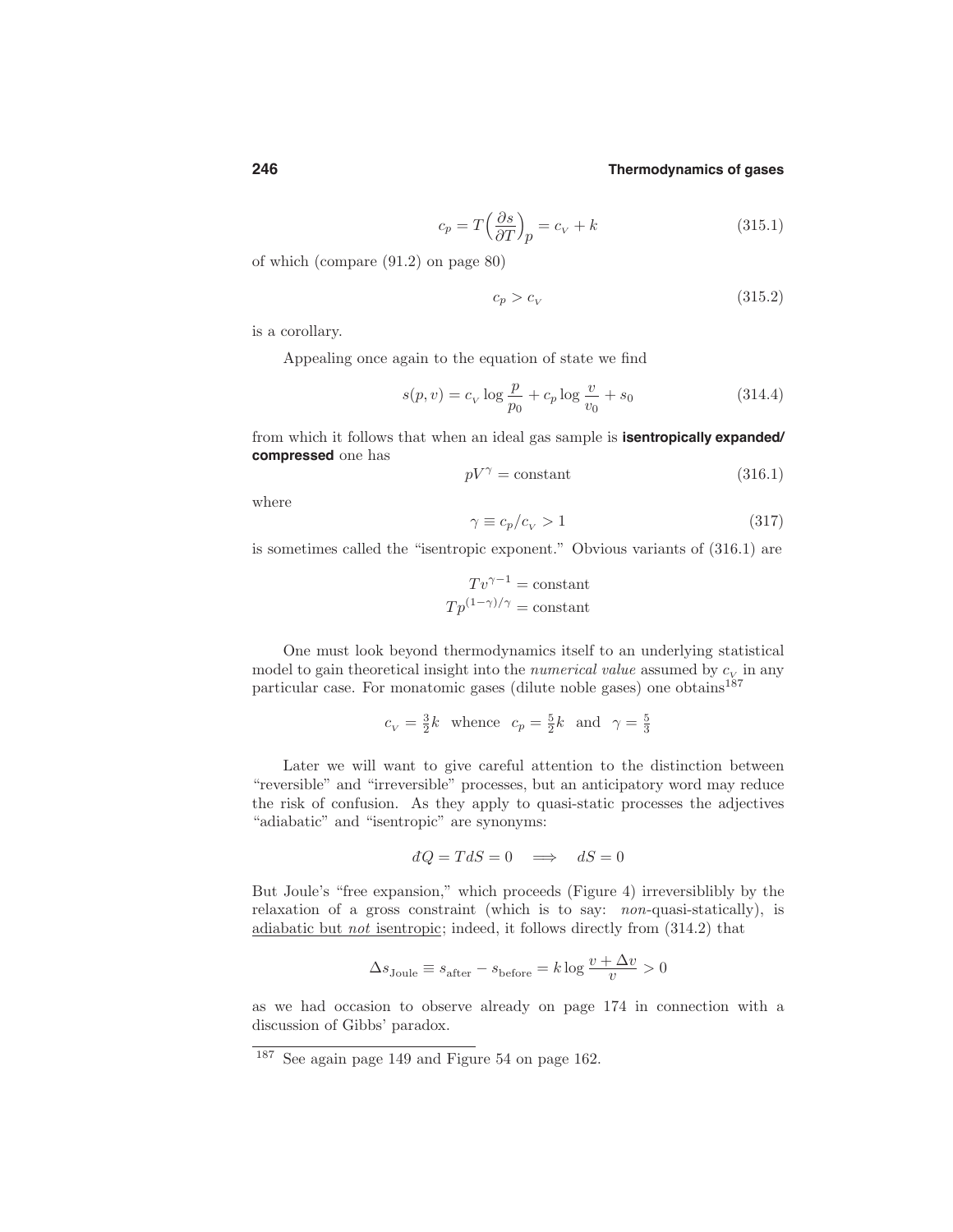

Figure 77: Adiabats

$$
pv^{\gamma} = \text{constant} : \gamma = \frac{5}{3} : \text{constant} = 1, 2, 3, 4, 5
$$

of an ideal gas, inscribed on the pv-plane (v runs  $\rightarrow$ , p runs  $\uparrow$ ). For comparison the isotherms

 $pv = constant$ 

are shown in red.

**2. Distribution of molecular speeds at thermal equilibrium.** The notion that the properties of bulk matter are to be attributed to the properties of "atoms" can be traced back through Lucretius (c  $97-54BC$ ) and Epicurus (c  $342-270BC$ ) to Democritus ( $c$  460-370BC) and was, of course, fundamental to Newton's view of the world. Newton himself attributed the gas laws (not very specifically) to repulsive forces that static atoms were imagined to expert upon one another. The idea that the properties of gases are to be attributed to *kinetic* activity of the atoms was developed in some quantitative detail by Daniel Bernoulli  $(1700-1782)$  in a paper—actually a chapter in a larger work  $(1738)$  devoted to hydrodynamics—that is generally considered to mark the beginning of the kinetic theory of gases, but which attracted little attention. John Harapath  $(1790-1868)$  independently reproduced and extended many of Bernoulli's results in a paper (1820) which the Royal Society declined to publish, and John Waterston  $(1811-1883)$  fared no better with the paper he submitted in  $1845$ .<sup>188</sup> Several circumstances contributed to the disinterest-bordering-on-contempt

 $188$  Waterston's paper remained unknown until  $1891$ , when it was discovered in the Society's archives and published by Rayleigh. Waterston had better luck, however, with some of his other work. There is evidence that a  $1851$  publication (abstract of the kinetic theory paper) influenced Krönig  $(1856)$ , which in turn influenced Clausius.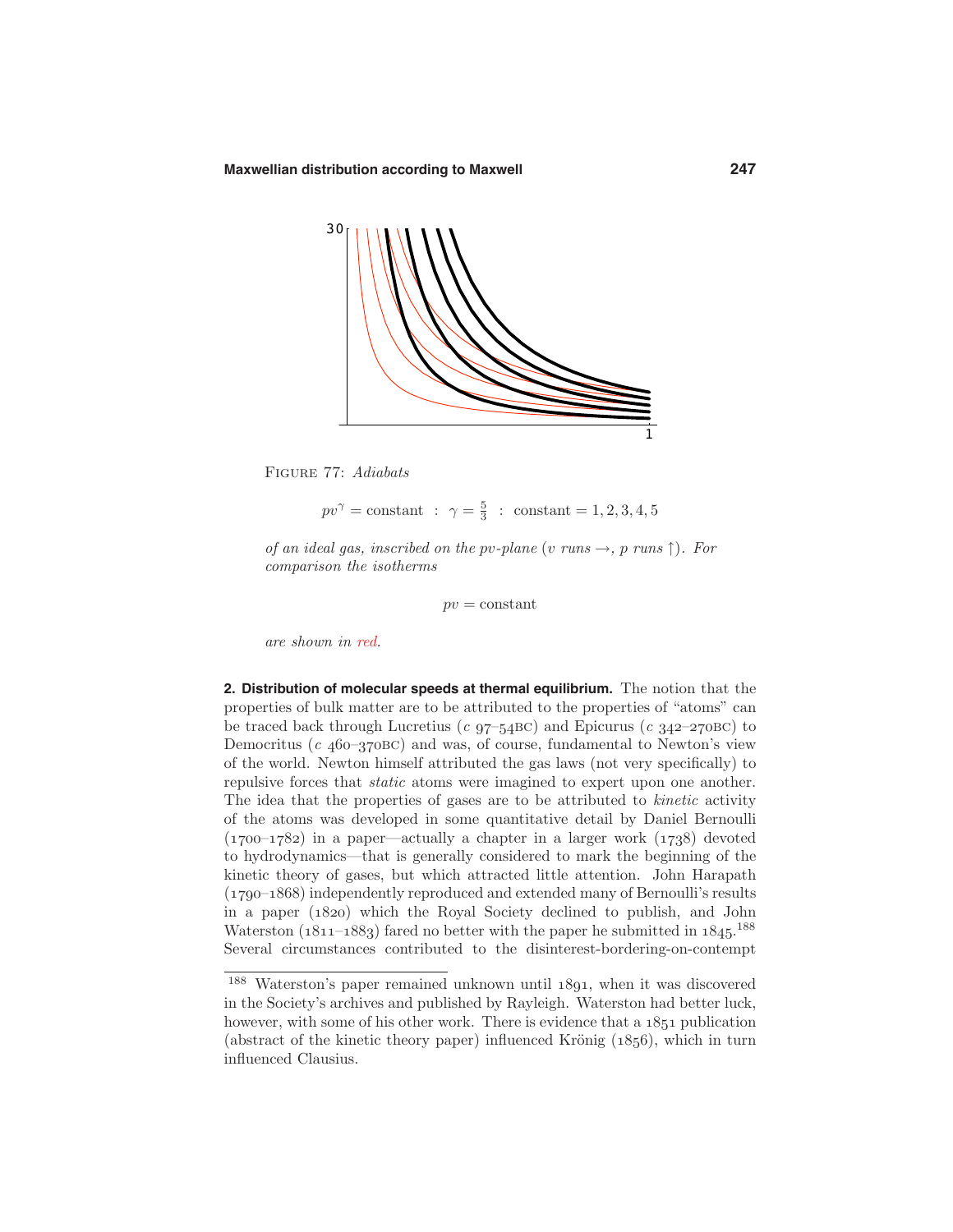with which the work of the early kinetic theorists was received:

- the force of Newton's (in this instance misguided) influence;
- the prevalence of mistaken notions concerning the nature of temperature and heat;
- the widely-shared view that work based upon the "atomic hypothesis" was was necessarily too speculative to merit publication.

Each of those circumstances—except, perhaps, the last—had recently left the stage by the time Clausius  $(1822-1888)$  stepped upon it with his "Ueber die Art der Bewegung, welche wir Wärme nennen"<sup>189</sup> (1857) and became, in Maxwell's generous estimation, the founding father of kinetic theory. Clausius's early work—he remained intermittently active in the field until about  $1870$ contributed to Maxwell's decision in  $1859$  to turn his own attention to the kinetic theory. He wrote six major papers on the subject between 1860 (when he was twenty-nine) and the year of his death, in  $1879$ , and it is the first of those papers that brings me to the point of the preceding remarks:

Bernoulli had been content to assume that all the molecules in an equilibrated gas have the same speed and, moreover, that one third of them move parallel to each of the three space axes. The assumption that molecules contrive to move with identical speeds is basic to the work also of Harapath, Waterston and other early kinetic theorists. Even Clausius, though not the first to abandon the second and most blatently artificial of Bernoulli's assumptions (Clausius assumed directional isotropy), found it natural to assume—at least tentatively —that all molecules in any given gas sample zip about with the same speed. But it was immediately evident to Maxwell that the molecules will move with a statistically-determined variety of speeds, and that the shape of that distribution is fundamental to the entire subject: with Maxwell the kinetic theory of gases abruptly became—as it has remained—a statistical theory, a kind of "statistical mechanics."<sup>190</sup>

The fundamental object in kinetic-theory-according-to-Maxwell is a function—I will call it  $n(x, v, t)$ —that, in a necessarily "course-grained" sense

<sup>189</sup> This, of course, is the source of the title that Stephen Brush gave to his elaborate history of the kinetic theory of gases, and it is to that monograph<sup>113</sup> that I refer readers for details relating to the developments that I must be content here merely to encapsulate.

 $190$  Brush,  $113$  in his §5.1, asks how it happened that Maxwell was led so promptly to his "statistical approach," and concludes that he worked under the influence of a lengthy review of the probabilistic work of Quintelet that Sir John Herschel had published in 1850. C. W. F. Everitt, in Chapter 9 of his James Clerk Maxwell: Physicist & Natural Philosopher (1975), suggests that Maxwell may also have been predisposed to such an approach by his work on the "Saturn's ring problem" that—together with the first phase of his electrodynamical work—had engaged his concentrated attention  $(1855-1859)$ right up until the time he discovered Clausius' work and turned to kinetic theory.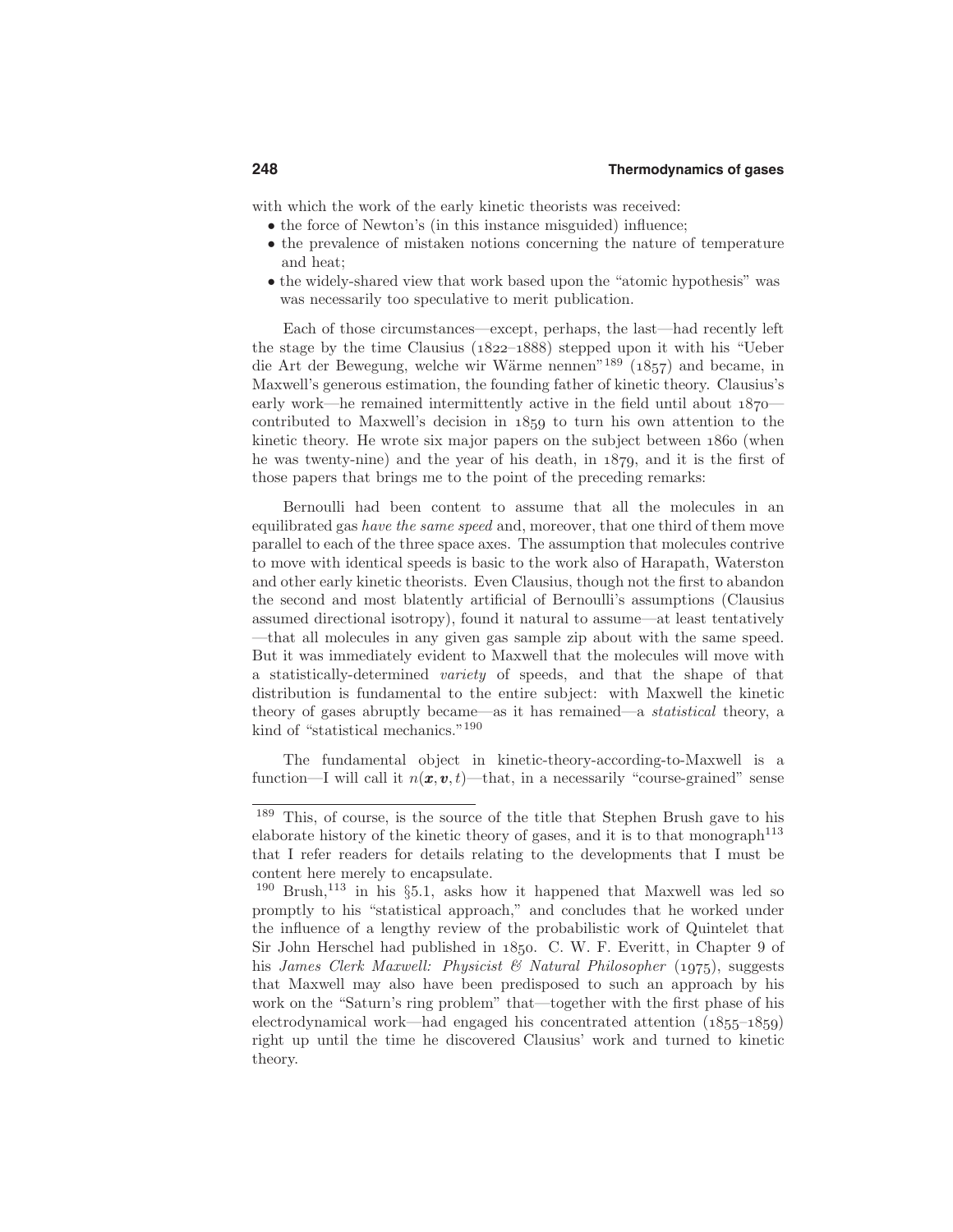

FIGURE 78: "Course graining" presumes cells  $d^3x d^3v$  large enough that the physical discreteness of the gas remains invisible—large enough that the cell statistic is well-defined and appears to change smoothly/infinitesimally from cell to neighboring cell, yet not so large that relevant detail is lost. It is a concept that seems transparent on its face, but is difficult to define with precision: it represents an attempt to adapt the methods of field theory to systems that in some essential respects (collisional dynamics, applications of the "mean free path" concept introduced by Clausius in  $1858$ ) must retain their discreteness. The cells and randomly positioned "molecules" in the figure clearly do  $not$  conform to the course graining principle, and suggest that any precise definition must take into account the fluctational statistics.

(see the figure), describes the number of particles that at time  $t$  occupy the neighborhood  $d^3x$  of **x** and have velocities in the neighborhood  $d^3v$  of **v**. In all cases we have

$$
\iiint n(\boldsymbol{x}, \boldsymbol{v}, t) d^3x d^3v = N
$$

At thermal equilibrium we expect the particle density function to become  $t$ -independent (or "steady"), and in the absence of impressed forces (like gravity) we expect the  $x$ -dependence to drop away *(i.e.,* we expect the gas to become spatially homogeneous), leaving

$$
n(\pmb{x}, \pmb{v}, t) = \frac{N}{V} \cdot F(\pmb{v}) \quad \text{with} \quad \iiint F(\pmb{v}) d^3v = 1
$$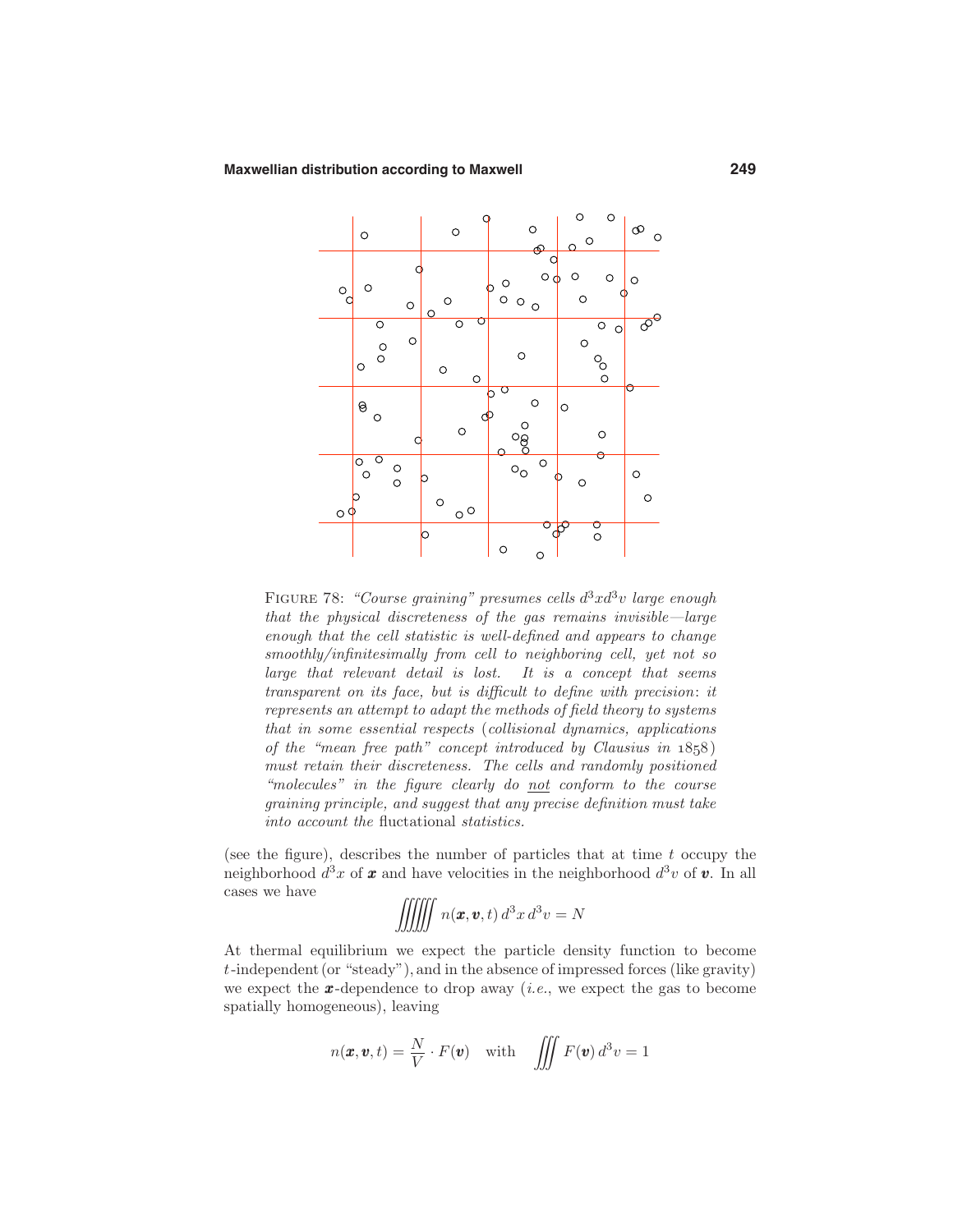Evidently

$$
F(\mathbf{v}) = \begin{cases} \text{fraction of the molecules that have} \\ \text{velocities in the neighborhood } d^3v \text{ of } \mathbf{v} \end{cases}
$$

and is, in effect, a probability distribution function. We are brought thus to the starting point of Maxwell's ingenous argument:

Maxwell assumesthat the velocity distribution is isotropic in velocity space; *i.e.*, that  $F(\mathbf{v})$  depends upon the components  $v_i$  of **v** only through the rotational invariant

$$
v^2 \equiv \mathbf{v} \cdot \mathbf{v} = v_1^2 + v_2^2 + v_3^2
$$

This is, in effect, to assume that  $F(\mathbf{v})$  is of the form

$$
F(\mathbf{v}) = \psi(v^2)
$$

Maxwell assumes additionally that the  $v_i$  are independent random variables (which, by isotropy, must be identically distributed), and is led thus to write

$$
F(\mathbf{v}) = \phi(v_1)\phi(v_2)\phi(v_3) = \psi(v^2)
$$
\n(318)

This is the famous **functional equation** that lies at the base of Maxwell's theory. We turn now to the matter of its solution.<sup>191</sup>

Differentiating with respect to  $v_1$  and dividing by  $F(\mathbf{v})$  we have

$$
\frac{\phi'(v_1)}{\phi(v_1)} = \frac{\psi'(v^2)}{\psi(v^2)} \cdot 2v_1
$$

giving

$$
\frac{\phi'(v_1)}{v_1\phi(v_1)} = 2\frac{\psi'(v^2)}{\psi(v^2)}
$$

Similarly

$$
\frac{\phi'(v_2)}{v_2 \phi(v_2)} = 2 \frac{\psi'(v^2)}{\psi(v^2)}
$$

$$
\frac{\phi'(v_3)}{v_3 \phi(v_3)} = 2 \frac{\psi'(v^2)}{\psi(v^2)}
$$

The expression on the left side of the first equation is a function only of  $v_1$ , of the second ... only of  $v_2$ , of the third ... only of  $v_3$ . The same properties must, of necessity, attach also to the expressions on the right sides of those equations. But the latter expressions are identical. Consistency requires that the expression in question be some  $(v_1, v_2 \text{ and } v_3\text{-independent})$  constant.

<sup>191</sup> For alternative discussions of the same problem see, for example, L. B. Loeb, *Kinetic Theory of Gases* (1927), page 75 or M. Born, *Natural* Philosophy of Cause & Chance (1949), Appendix 13. Maxwell himself considered the problem too elementary to merit discussion, and simply wrote down the solution.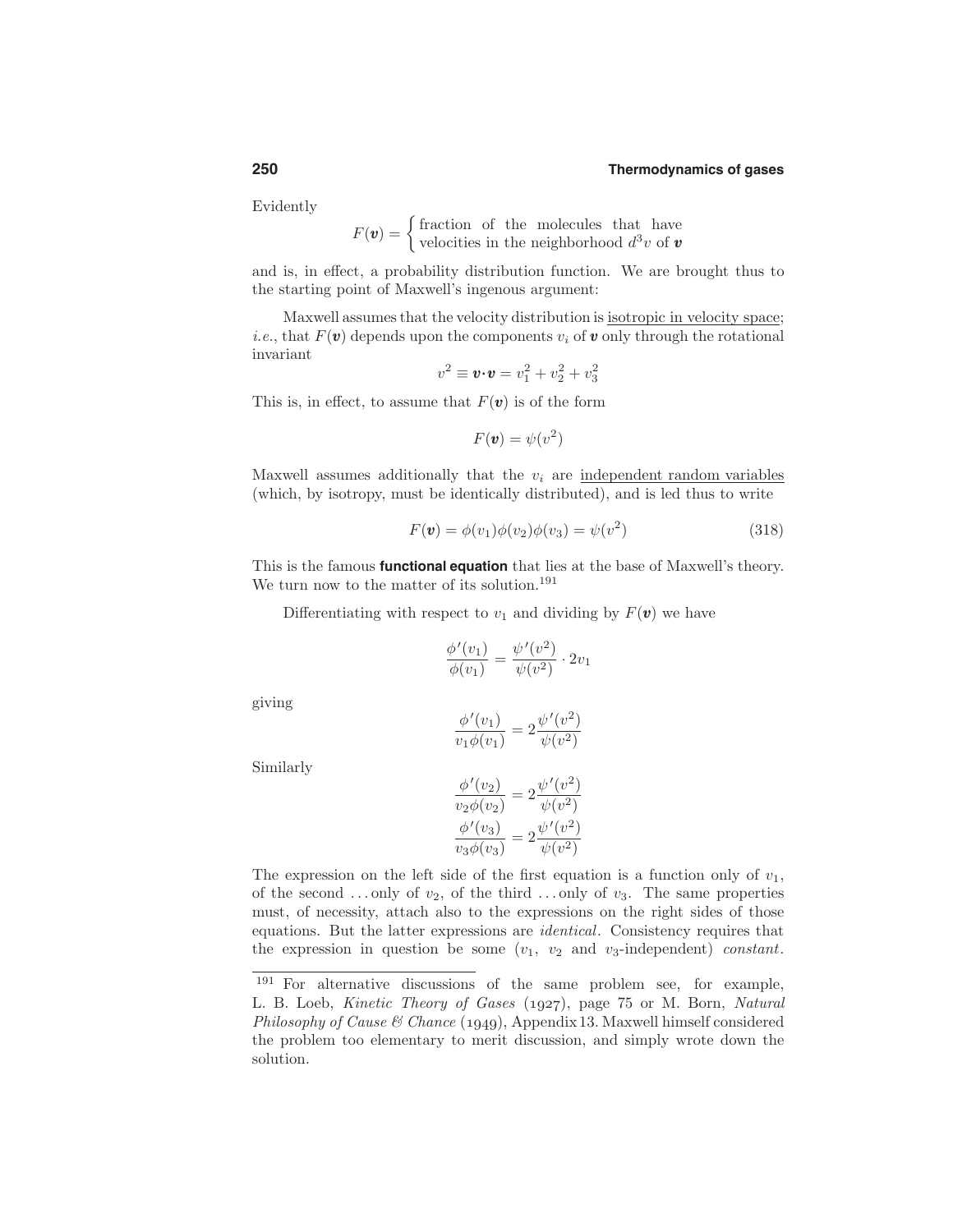### **Maxwellian distribution according to Maxwell 251**

Agreeing for the moment to call the constant  $-\lambda$ , we infer that  $\phi(v)$  is a solution of

$$
\phi'(v) = -\lambda v \phi(v)
$$

Immediately

$$
\phi(v) = Ae^{-\frac{1}{2}\lambda v^2}
$$

which gives

$$
F(\mathbf{v}) = A^3 e^{-\frac{1}{2}\lambda (v_1^2 + v_2^2 + v_3^2)}
$$

Normalizability requires  $\lambda > 0$ : to render that condition automatic (and to obtain formulæ that look like Maxwell's) we write  $1/\alpha^2$  in place of  $\frac{1}{2}\lambda$  and obtain

$$
F(\mathbf{v}) = \left(\frac{1}{\alpha\sqrt{\pi}}\right)^3 e^{-\left(v_1^2 + v_2^2 + v_3^2\right)/\alpha^2}
$$
: normalized  
= { normal distribution centered at the  
initial is 3-dimensional velocity.

origin in 3-dimensional velocity space

In many contexts the directional information implicit in  $\boldsymbol{v}$  is irrelevant: what one really wants to know about is the equilibrium distribution  $f(v)$  in 1-dimensional "speed space." Immediately

$$
f(v) dv = \left(\frac{1}{\alpha\sqrt{\pi}}\right)^3 e^{-v^2/\alpha^2} 4\pi v^2 dv
$$
 (320)

From  $\frac{d}{dv} f(v) \sim v(1 - \frac{v^2}{\alpha^2})e^{-(v^2/\alpha^2)}$  we see that  $f'(v)$  vanishes at  $v = 0$ , at  $v = \alpha$ and at  $v = \infty$ . This is evident already in Figure 73, which displays  $f(v)$  in the case  $\alpha = 1$ , and supplies information

$$
v_{\text{modal}} = \alpha \tag{321.1}
$$

in which we can read a tentative (but as yet unphysical) interpretation of the parameter  $\alpha$ <sup>192</sup> With the assistance of Mathematica we compute

$$
v_{\text{mean}} = \langle v \rangle = \int_0^\infty v f(v) \, dv = \frac{2}{\sqrt{\pi}} \, \alpha = 1.12838 \, \alpha \tag{321.2}
$$

$$
v_{\rm rms} = \sqrt{\langle v^2 \rangle} = \left[ \int_0^\infty v^2 f(v) \, dv \right]^{\frac{1}{2}} = \sqrt{\frac{3}{2}} \, \alpha = 1.22474 \, \alpha \tag{321.3}
$$

 $192$  It is evident in (319) that

$$
\pmb{v}_\mathrm{modal} = \pmb{0}
$$

That the maximum of  $f(v)$  is shifted away from the origin can be understood as a result of competition between the decreasing value of  $F(\mathbf{v})$ and the increasing volume  $4\pi v^2 dv$  of spherical shells as one moves away from the origin in  $v$ -space.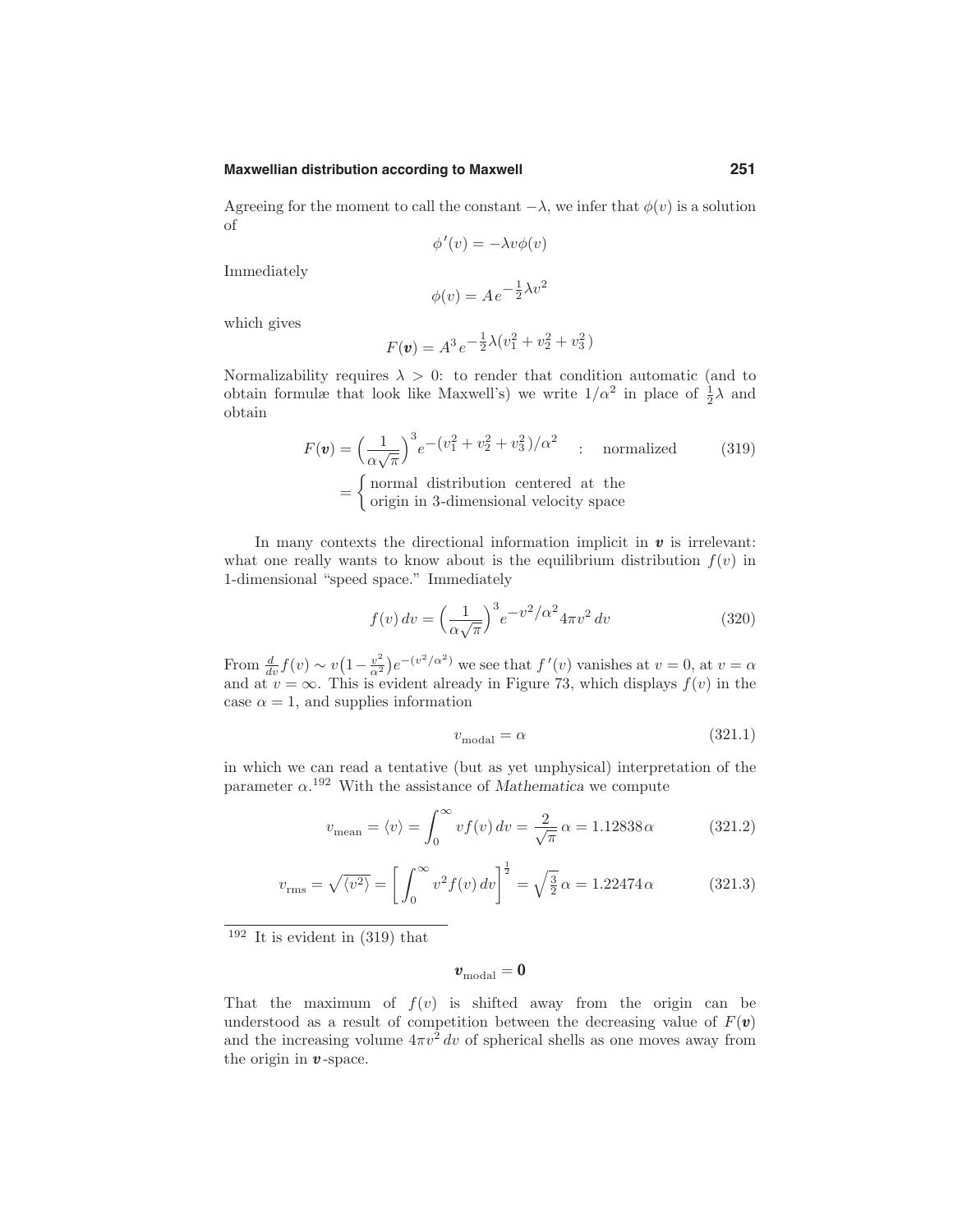and find additionally that  $v_{\text{median}}$ —defined

$$
\int_0^{\text{median}} f(v) dv = \int_{\text{median}}^{\infty} f(v) dv
$$

—is located at a position

$$
v_{\text{median}} = 1.08765 \,\alpha \tag{321.4}
$$

that conforms nicely to the rule of thumb<sup>193</sup>

$$
v_{\text{median}} = \frac{2v_{\text{mean}} + v_{\text{modal}}}{3} = 1.08559 \,\alpha
$$

We note in passing that  $v_{\rm{modal}} < v_{\rm{median}} < v_{\rm{mean}} < v_{\rm{rms}}.$ 

A physical interpretation of  $\alpha$  emerges when we assign to the molecules a mass m and look to the **expected kinetic energy/molecule**:

$$
\varepsilon \equiv \langle \frac{1}{2}mv^2 \rangle = \frac{1}{2}m(v_{\text{rms}})^2 = \frac{3}{4}m\alpha^2
$$

For then  $U = N\varepsilon = N\frac{3}{4}m\alpha^2$  and, if we allow ourselves to borrow  $U = N\frac{3}{2}kT$ from the thermodynamics of monatomic gases, we have

$$
\alpha = \sqrt{2kT/m} \tag{322}
$$

The Maxwellian distribution (320) becomes

$$
f(v) = \left(\frac{m}{2\pi kT}\right)^{\frac{3}{2}} 4\pi v^2 e^{-\frac{1}{2}mv^2/kT}
$$
\n(323)

and from (321.3) we obtain a statement

$$
v_{\rm rms} = \sqrt{3kT/m}
$$

that speaks informatively about the thermal physics of a gas, but in a way that lies quite beyond the reach of thermodynamics.<sup>194</sup>

$$
v_{\rm rms} = \left\{ \begin{array}{l} 431 \text{ meter/second for argon at } 300 \text{K} \\ \\ 1.07 \times 10^{-4} \text{ meter/second for rubidium at} \\ \text{the } 39.5 \times 10^{-12} \text{K mentioned on page } 210 \end{array} \right.
$$

<sup>193</sup> A. T. Doodson, "Relation of mode, median and mean in frequency curves," Biometrika 11, 425 (1917).

<sup>194</sup> We compute, for example, that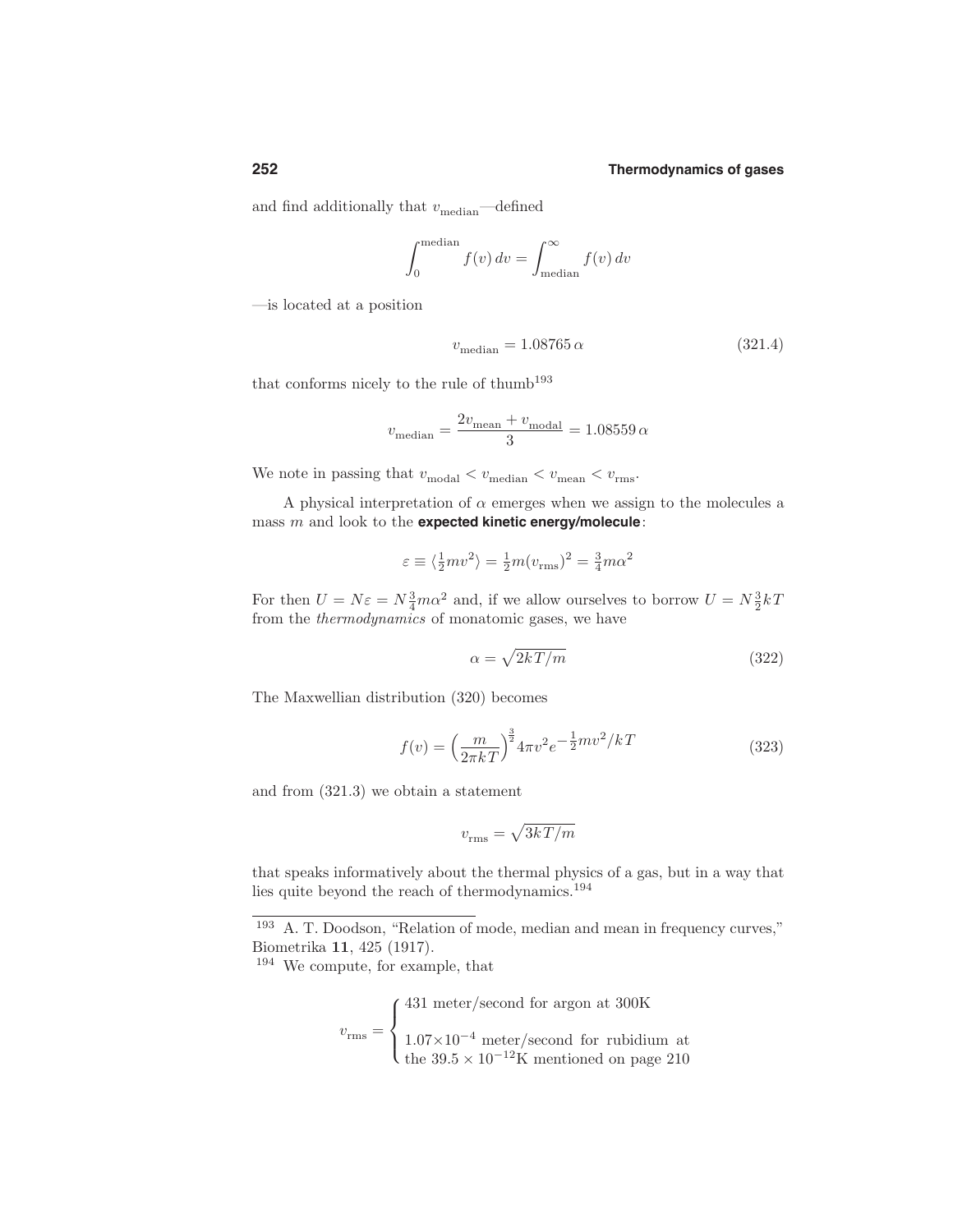### **From the Maxwellian distribution to the perfect gas law 253**

**3. Kinetic derivation of the perfect gas law: pressure.** A "kinetic theory of gases" must—minimally—produce  $pV = NkT$  (which Bernoulli was the first to do, with a theory that can be criticized on the ground that it did not accomplish much else), and to achieve that objective we must first come to an understanding concerning the kinetic meaning of "pressure." The essential idea is indicated by the following figure:



Figure 79: In elementary kinetic theory one construes "pressure" to be a measure of the time-averaged impulse per unit area that the walls exert in order to elastically reflect

$$
\pmb{p}_\mathrm{incident} \equiv \pmb{p}_\parallel + \pmb{p}_\perp \ \ \, \longmapsto \ \ \, \pmb{p}_\mathrm{reflected} \equiv \pmb{p}_\parallel - \pmb{p}_\perp
$$

the incident hailstorm of molecules. It should be borne in mind that that imagery is specific to the kinetic theory of gases: it does not pertain usefully to "pressure" as the concept is encountered in the physics of solids, liquids, thermalized radiation. . .

To develop the Maxwellian details we look to Figure 80. The cylinder has volume  $dA \cdot vdt \cdot \cos\theta$  and contains (on average) a number of molecules given by

$$
\frac{N}{V}f(v)\frac{\sin\theta\,d\varphi\cdot d\theta}{4\pi}dv\cdot dA\cdot vdt\cdot\cos\theta
$$

To each such molecule the wall imparts an impulse given by  $2mv\cos\theta$ . The time-averaged impulse per unit area imparted to that  $\{v, \theta, \varphi\}$ -parameterized population is given therefore by

partial pressure = 
$$
2m\frac{N}{V}f(v)v^2 \frac{\sin \theta \, d\varphi \cdot d\theta}{4\pi} \cos^2 \theta \, dv
$$

and upon summing over all such populations<sup>195</sup> we obtain

$$
p = 2m\frac{N}{V}\frac{3}{2}\alpha^2\frac{\frac{2}{3}\pi}{4\pi} = \frac{NkT}{V} \quad : \quad \text{Perfect gas law}
$$

<sup>195</sup> Use  $\int_{0}^{2\pi} d\varphi$ .  $\int_{-\infty}^{\infty} \frac{J_0}{2\pi} \frac{J_0}{2\pi}$  $\int_{0}^{\frac{1}{2}\pi} \cos^2 \theta \sin \theta \, d\theta = \frac{2}{3}\pi$  and recall that, by (321.3) and (322), 0  $v^2 f(v) dv = \frac{3}{2} \alpha^2$  with  $\alpha^2 = 2kT/m$ .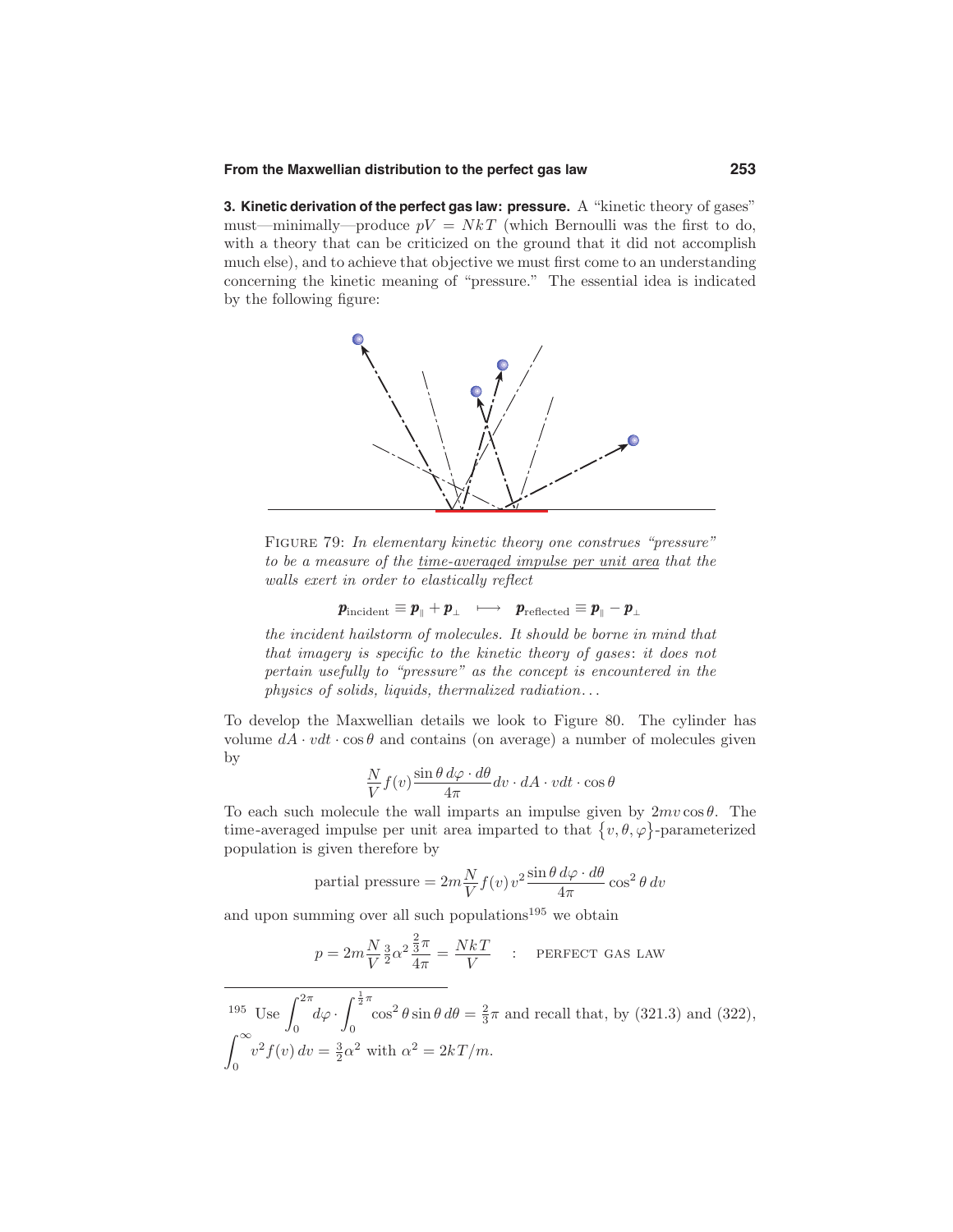

FIGURE 80: Representation of the molecules that—approaching with speeds in the neighborhood dv of v from spherical addresses in the neighborhood  $\{d\theta, d\varphi\}$  of  $\{\theta, \varphi\}$  -bounce in time dt off the wall element dA and rebound elastically toward spherical addresses in the neighborhood of  $\{\theta, \varphi + \pi\}.$ 

While ascribing "pressure" to "molecular mechanics at the wall" might be justified operationally (in the sense that it provides a fair representation of the action of most simple pressure gauges), the fact of the matter is that we find it useful to assign pressure also to interior points. We are led thus to a slight variant (Figure 81) of the preceding argument, the details of which are most conveniently developed (not in spherical coordiates, as above, but) in reference to a Cartesian coordinate system. We will find it instructive to allow  $n(\mathbf{x}, \mathbf{v}, t)$  to be—at least initially—non-Maxwellian/arbitrary. We proceed from the observation that the total linear momentum  $P_+(\pmb{x},t;\hat{\pmb{a}}) dA dt$  of the molecules that in time  $dt$  pass in the positive direction through the oriented surface-differential-at- $x$  can be described

$$
P_{+}(x,t;\hat{a}) \cdot dAdt = \int_{+}^{} (m\mathbf{v})(v\cos\theta \, dAdt)n(\mathbf{x},\mathbf{v},t) \, d\mathbf{v}
$$

$$
= + \int_{+}^{} (m\mathbf{v})(\mathbf{v}\cdot\hat{\mathbf{a}}) n(\mathbf{x},\mathbf{v},t) \, d\mathbf{v} \cdot dAdt
$$

where  $\int$  signifies integration over the signifies integration over that half of velocity space in which  $\mathbf{v} \cdot \hat{\mathbf{a}} \geq 0$ . The total momentum of the molecules that pass through in the negative direction (which is to say: positively with respect to  $-\hat{a}$ ) can by the same argument be described

$$
\boldsymbol{P}_{-}(\boldsymbol{x},t;\hat{\boldsymbol{a}})\cdot dAdt=-\int_{-}(m\boldsymbol{v})(\boldsymbol{v}\cdot\hat{\boldsymbol{a}})\,n(\boldsymbol{x},\boldsymbol{v},t)\,d\boldsymbol{v}\cdot dAdt
$$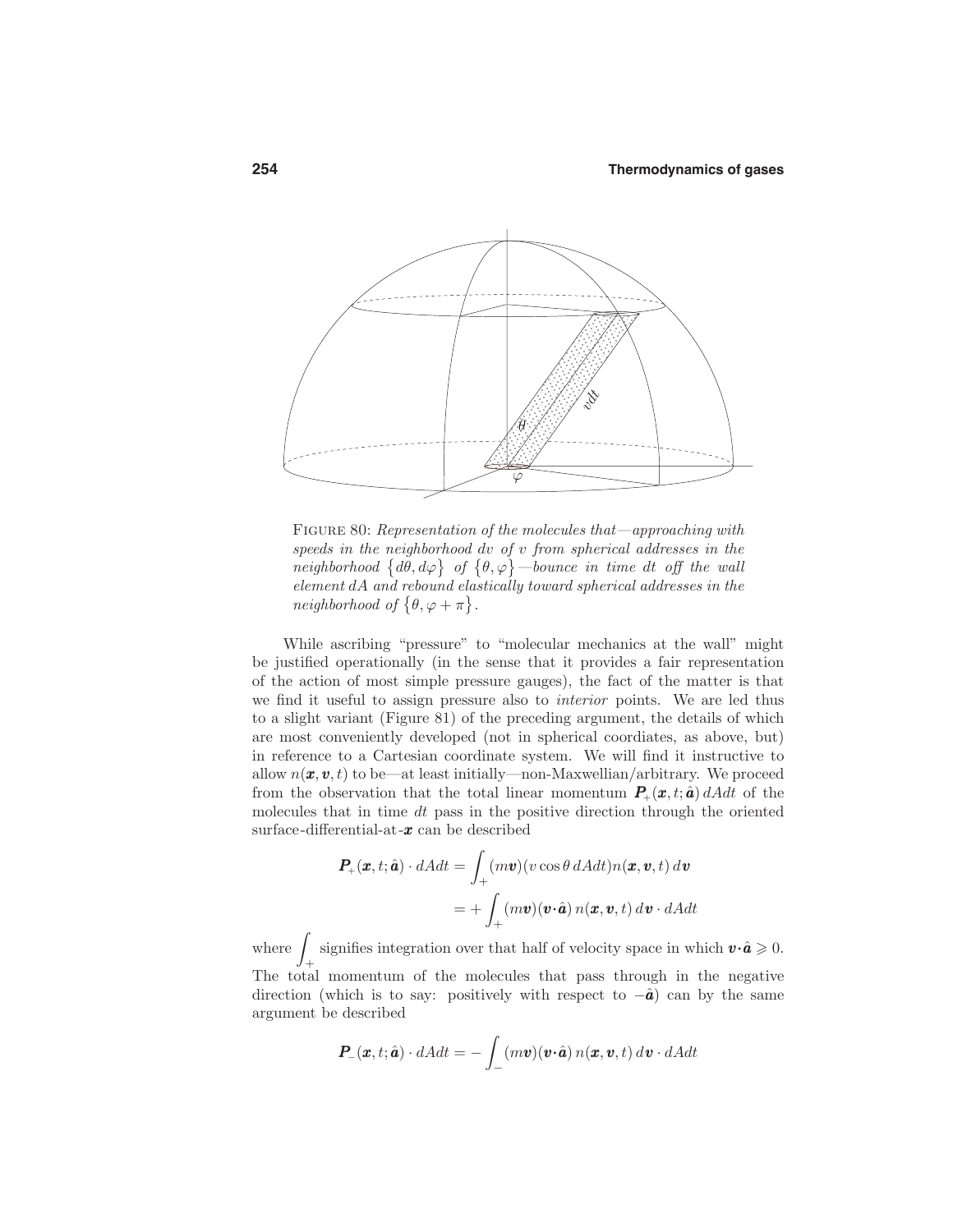

FIGURE 81: If we look to the signed momentum flux through an oriented ring we are led to a conception of "pressure" that is  $meaningful$  at interior points. The unit vector  $\hat{a}$  describes the orientation of the ring-at- $x$ , which has differential area  $dA$ . Molecules that pass through the ring will be said to be positive or negative *according* as  $\hat{\mathbf{a}} \cdot \mathbf{v} \geq 0$ .

To capture the essence of the physical idea presented in Figure 79 we introduce

$$
\boldsymbol{P}(\boldsymbol{x},t;\hat{\boldsymbol{a}})\equiv\boldsymbol{P}_{+}(\boldsymbol{x},t;\hat{\boldsymbol{a}})-\boldsymbol{P}_{-}(\boldsymbol{x},t;\hat{\boldsymbol{a}})=\int(m\boldsymbol{v})(\boldsymbol{v}\!\cdot\!\hat{\boldsymbol{a}})\,n(\boldsymbol{x},\boldsymbol{v},t)\,d\boldsymbol{v}
$$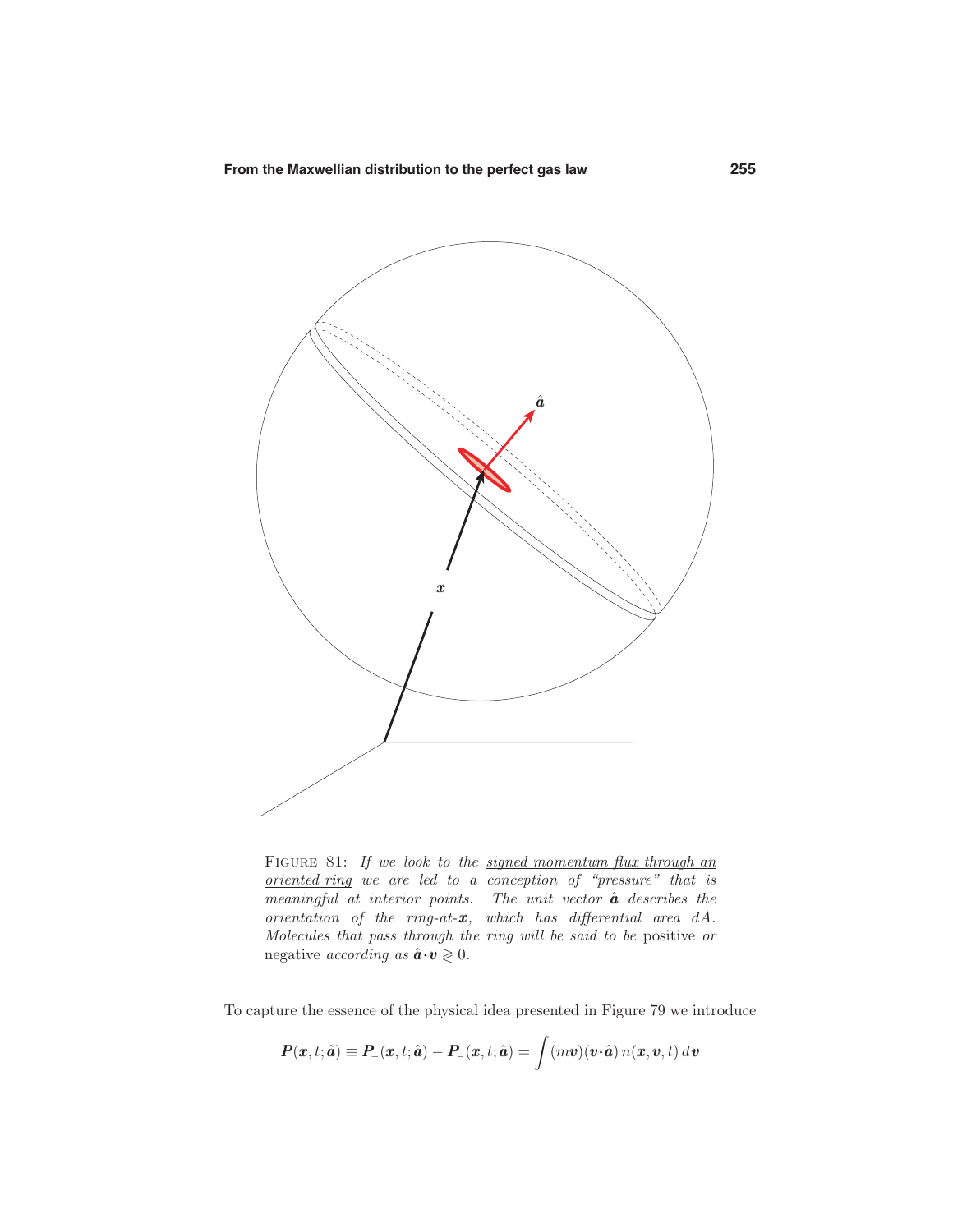which, we note, can be written

$$
\boldsymbol{P}(\boldsymbol{x},t;\hat{\boldsymbol{a}}) = \mathbb{P}(\boldsymbol{x},t)\hat{\boldsymbol{a}}
$$

with

$$
\mathbb{P}(\boldsymbol{x},t)\equiv\|P_{ij}(\boldsymbol{x},t)\|
$$

and

$$
P_{ij}(\boldsymbol{x},t) \equiv m \int v_i v_j \, n(\boldsymbol{x},\boldsymbol{v},t) \, d\boldsymbol{v}
$$
\n(324)

From  $\left[ n(\boldsymbol{x},\boldsymbol{v},t) d\boldsymbol{v} \right] = \frac{1}{\text{volume}}$  it follows that  $196$ 

$$
[P_{ij}] = \frac{\text{energy}}{\text{volume}} = \frac{\text{force}}{\text{area}} = \text{pressure}
$$

If, in particular, the number-density function  $n(\boldsymbol{x}, \boldsymbol{v}, t)$  refers to a molecular distribution that is **homogeneous**, **isotropic** and **steady** it becomes natural to write

$$
n(\boldsymbol{x}, \boldsymbol{v}, t) \cdot dv_1 dv_2 dv_3 = \frac{N}{V} \mathbf{n}(v) \cdot v^2 \sin \theta \, d\varphi \, d\theta dv
$$

with

$$
v_1 = v \sin \theta \cos \varphi
$$
  

$$
v_2 = v \sin \theta \sin \varphi
$$
  

$$
v_3 = v \cos \theta
$$

and where it is required of  $n(v)$  only that  $\int_{-\infty}^{\infty}$ 0  $n(v) 4\pi v^2 dv = 1$ . It then follows (according to Mathematica) from (324) that

$$
P_{ij} = \frac{1}{3}m\frac{N}{V}\int_0^\infty \mathbf{n}(v) 4\pi v^4 dv \cdot \delta_{ij}
$$

and if we assign to  $n(v) 4\pi v^2$  its *Maxwellian* value (323) we obtain

$$
P_{ij} = \frac{1}{3}m\frac{N}{V}\int_0^\infty f(v)v^2 dv \cdot \delta_{ij} = \frac{N}{V}kT \cdot \delta_{ij}
$$

It is, by this line of argument, a property of Maxwellian gas that at all times t and at all interior points  $x$  the signed momentum flux in the direction  $\hat{a}$  can be described

$$
\boldsymbol{P}(\boldsymbol{x},t;\hat{\boldsymbol{a}}) = \frac{N}{V}kT\cdot\hat{\boldsymbol{a}}
$$

In the argument that proceeded from Figure 80 we in effect placed  $x$  on the

<sup>196</sup> We note in passing that—no accident!—the construction (324) bears a marked resemblance to the construction that at (320) on page 223 in Chapter 3 of CLASSICAL ELECTRODYNAMICS  $(2001/2002)$  describes the stress-energy tensor  $\sigma^{\mu\nu}$  of (relativistic) "dust."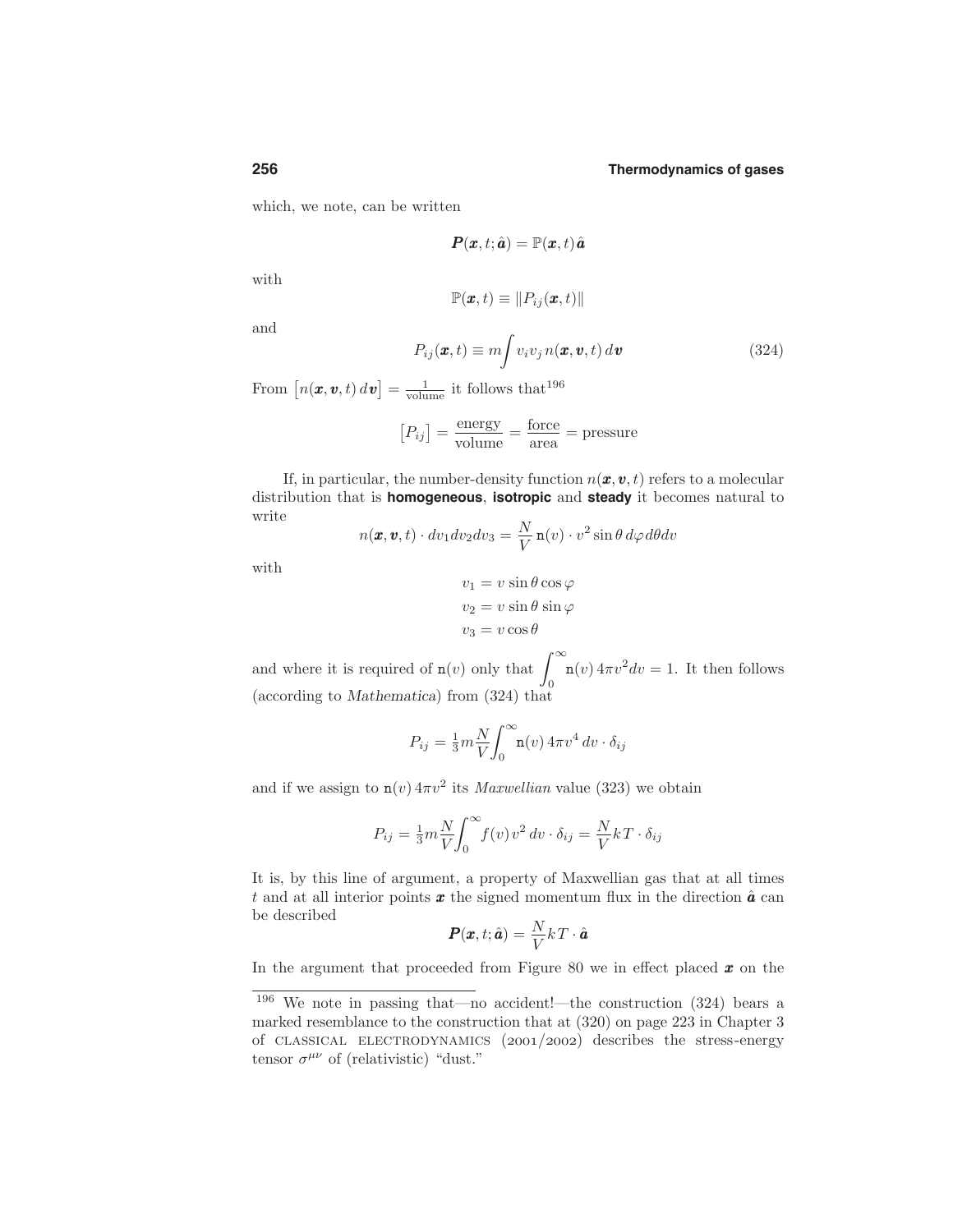### **Maxwellian distribution according to Boltzmann 257**

wall, placed  $\hat{a}$  normal to the wall, and identified the resulting "signed" momentum flux" with "pressure at the wall." By the more recent argument we have managed to carry the "pressure" concept into the interior of the gas: for Maxwellian gases we have—constantly, at all interior points—

$$
\mathbb{P} = \begin{pmatrix} p & 0 & 0 \\ 0 & p & 0 \\ 0 & 0 & p \end{pmatrix} \quad \text{with} \quad p = \frac{1}{3} \text{tr} \mathbb{P} = \frac{N}{V} kT
$$

We have, with Maxwellian assumptions, recovered the perfect gas law . . . but we have, for our effort, been rewarded with something more:

Looking back again to (324), we are led to write

$$
p(\pmb{x},t) = \frac{1}{3} \text{tr} \mathbb{P}(\pmb{x},t) = \frac{1}{3} m \int (v_1^2 + v_2^2 + v_3^2) n(\pmb{x}, \pmb{v},t) \, dv_1 dv_2 dv_3 \tag{325}
$$

to assign plausible meaning to the **instantaneous local pressure** in the general (non-equilibrated non-Maxwellian) case. By this conception

> local pressure = trace of a local symmetric matrix = local rotationally invariant scalar

and captures only some of the information written into the structure of the local **pressure tensor**. 197

**4. Alternative derivations of the Maxwellian distribution.** The argument that led Maxwell  $(1860)$  to the Maxwellian distribution is subject to the criticism that it achieves its elegant efficiency by dint of a statistical assumption namely,<sup>198</sup> that the components  $v_i$  of  $\boldsymbol{v}$  are independent random variables—the physical basis of which is by no means obvious. In 1866 Maxwell—granting that his former assumption "may appear precarious"—constructed an alternative derivation that went some distance toward recognizing that it is not by the laws of statistics but by the laws of mechanics that molecules move. He looked to binary collisions (Figure 82), and argued that at thermal equilibrium one should expect "detailed balance" in the sense that each scattering process (left) should occur with the same frequency as its time-reversed mate (right). Assuming (not the individual components  $v_i$  of a single particle but) the **v** and **v'** of each colliding pair to be statistically independent and identically distributed, he was led to write

$$
F(\mathbf{v})F(\mathbf{v}') = F(\mathbf{u})F(\mathbf{u}')
$$

which in combination with the energy conservation condition

$$
v^2 + v'^2 = u^2 + u'^2
$$

 $197$  For more detailed discussion of this subject—and, indeed, of virtually all aspects of the kinetic theory of gases—see S. Chapman & T. G. Cowling, The Mathematical Theory of Non-Uniform Gases  $(1060)$ , which bears the subtitle "An account of the kinetic theory of viscosity, thermal conduction, and diffusion in gases."

<sup>198</sup> See again page 250.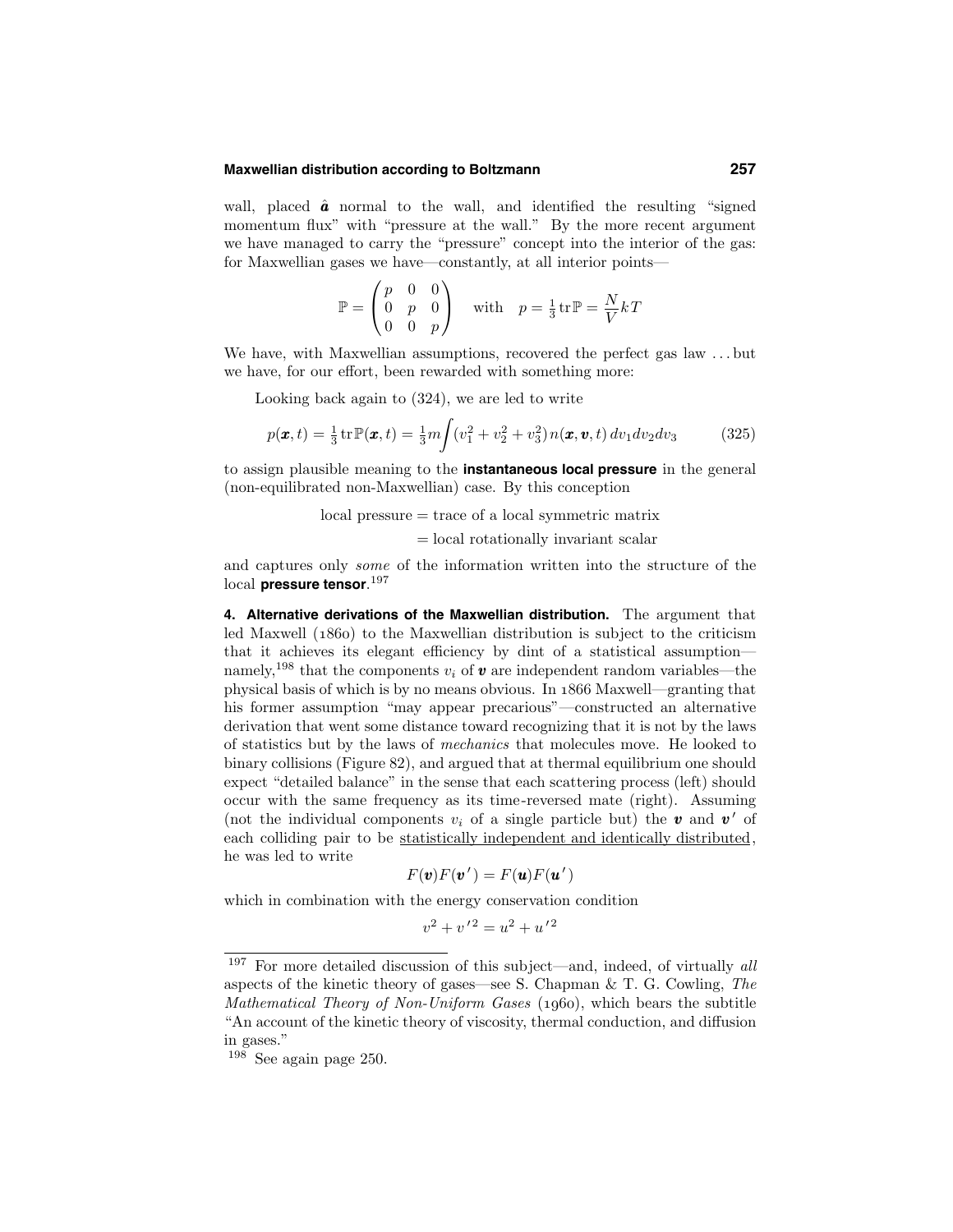

FIGURE 82: At left: binary collision from which particles with initial velocities **v** and **v**' depart with velocities **u** and **u**'. At right: the time-reversed process. The shaded blobs allude to the package of "impact parameters" that (except in the one-dimensional case) must be specified before the out-velocities become well-defined functions of the in-velocities: these enter into Boltzmann's line of argument, but not into Maxwell's.

leads back again to (319). But here again, the argument hinges on a statistical assumption (if, arguably, a softer one), not upon a secure mechanical theorem.

Maxwell's revised argument was published in  $1867$ , the same year that Boltzmann completed his doctorate and began the kinetic theoretic research that was to occupy him for nearly forty years, the initial objective of which was "to establish a direct connection between the 2<sup>nd</sup> law of thermodynamics and the mechanical principle of least action."<sup>199</sup> Already in  $1868$  Boltzmann noticed that in the presence of a potential one has this generalization

$$
n(\boldsymbol{x}, \boldsymbol{v}) = N \cdot \frac{1}{Z} e^{-\frac{1}{kT} \left\{ \frac{1}{2} m v^2 + U(\boldsymbol{x}) \right\}}
$$

of Maxwell's result. Thus did gas theory give rise to the "Boltzmann factors"<sup>200</sup> destined to become fundamental to the statistical mechanics of all equilibrated systems, whether gaseous or not.

In that same early paper Boltzmann presented a **combinatorial derivation** of the Maxwellian distribution (now, by many authors, called the "Maxwell-Boltzmann distribution") of which I provide here a simplified account. Suppose N identical molecules, each of mass  $m$ , are confined to a spatial volume  $V$ , within which they move freely  $(i.e.,$  in the absence of an impressed potential)

 $199$  I quote Brush,  $113$  page 232. It was, by the way, already clear to Maxwell that the  $2<sup>nd</sup>$  law springs from statistics, not from mechanics.

<sup>200</sup> See again page 122.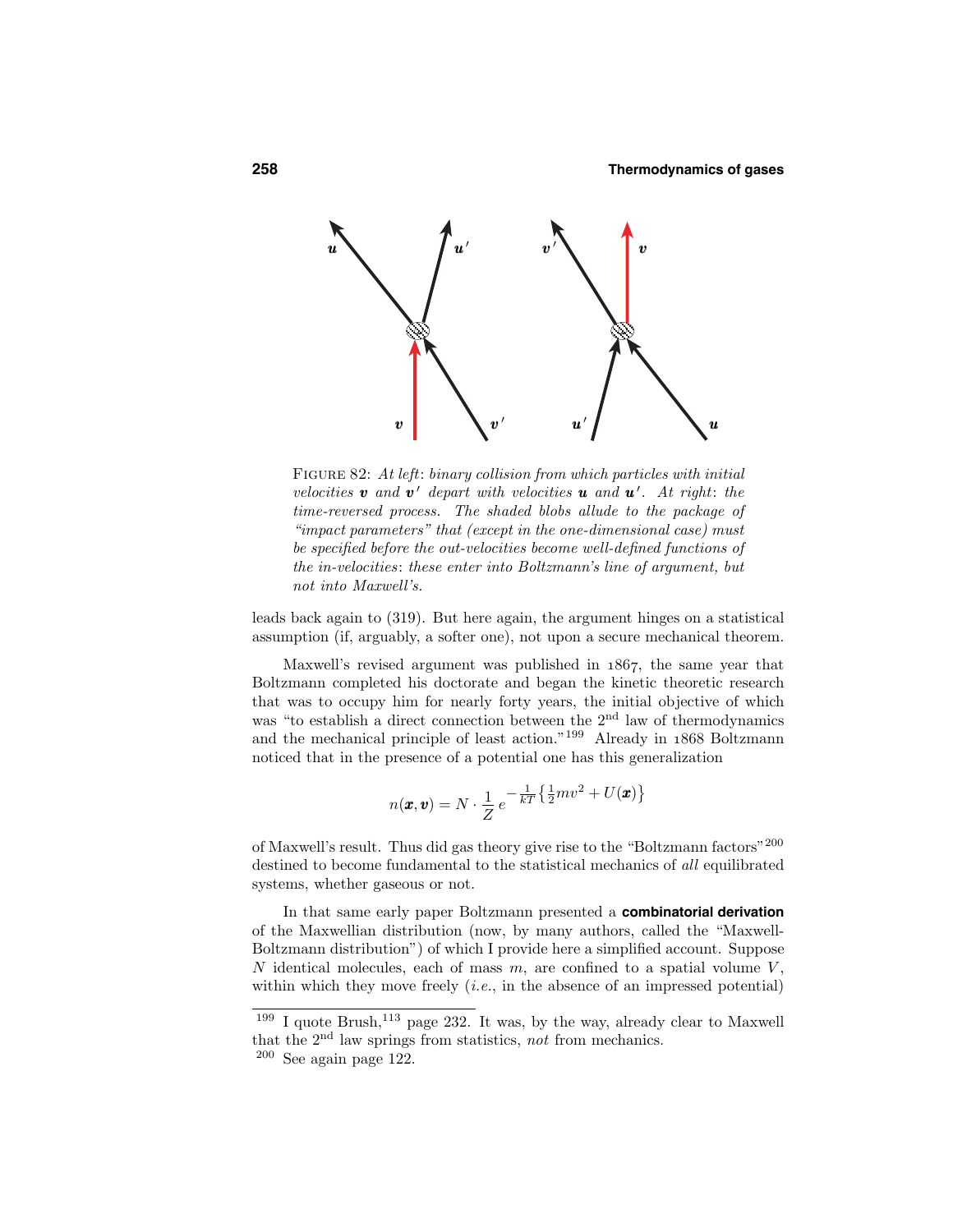### **Maxwellian distribution according to Boltzmann 259**

with total energy  $E$ . Note that 3-dimensional velocity space, though generally unbounded, is for purposes of the present discussion bounded: it is spherical, with volume  $\Omega = \frac{4}{3}\pi (2mE)^{\frac{3}{2}}$ . Resolve the interior of that velocity-sphere into ennumerated "cells," and let  $\omega_i$  denote the volume of the  $i^{\text{th}}$  cell.<sup>201</sup> The probability that a molecule, if dropped randomly into 6-dimensional state space, will land in the  $i<sup>th</sup>$  cell is, we will assume, given by

$$
p_i = \frac{\omega_i}{\Omega}
$$

If we drop N molecules into state space the likelihood that we will find  $n_1$ molecules in cell  $#1$ ,  $n_2$  molecules in cell  $#2$ , *etc.* is given by

$$
P = \frac{N!}{n_1! n_2! \dots} p_1^{n_1} p_2^{n_2} \dots
$$

Boltzmann would have us maximize  $P$ —equivalently (but more conveniently): maximize

$$
\log P = \log N! + \sum_{i} \left\{ n_i \log p_i - \log n_i! \right\}
$$

—subject to the constraints

$$
\sum_{i} n_{i} = N
$$

$$
\sum_{i} n_{i} \varepsilon_{i} = E
$$

where  $\varepsilon_i \equiv \frac{1}{2}mv_i^2$  and  $v_i$  marks the location of the *i*<sup>th</sup> cell.

In leading Stirling approximation (page 106) we have

$$
\log P = \left\{ N \log N - N \right\} + \sum_{i} n_i \left\{ \log p_i - \log n_i \right\} + N
$$

and confront a constrained maximization problem, for which Lagrange devised the method of choice, the so-called "method of undetermined multipliers." $^{202}$ To

$$
\delta \log P = \sum_{i} \left\{ \log p_i - \log n_i - 1 \right\} \delta n_i = 0
$$

we add

$$
(\alpha + 1) \sum_{i} \delta n_i = 0
$$
 and  $-\beta \sum_{i} \varepsilon_i \delta n_i = 0$ 

<sup>201</sup> The artificial "discretization" of intrinsically continuous variables was, for Boltzmann, more than a trick: it was a point of methodological philosophy, and lent his work a "quantum mechanical" cast more than thirty years before the invention of quantum mechanics. See Brush, $^{113}$  page 235.

<sup>&</sup>lt;sup>202</sup> See R. Courant & D. Hilbert, *Methods of Mathematical Physics* (1953), page 165 or D. ter Haar, *Elements of Statistical Mechanics* (1954), page 444.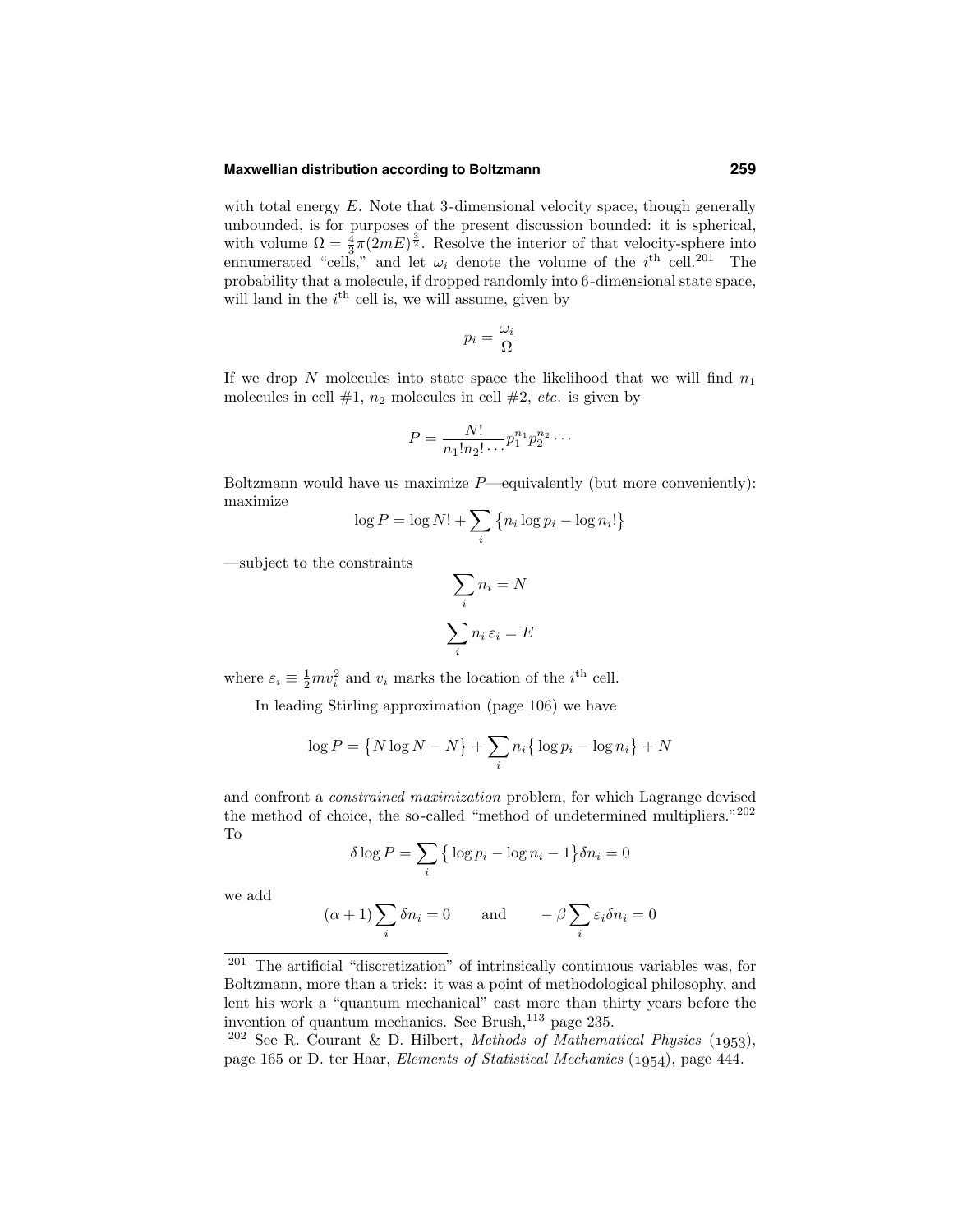and obtain  $\log p_i - \log n_i + \alpha - \beta \varepsilon_i = 0$  or

$$
n_i = p_i e^{\alpha - \beta \varepsilon_i}
$$

Passing now to the continuous limit, we have

$$
F(\mathbf{v}) = A^3 e^{-\beta \frac{1}{2}mv^2}
$$

From the simultaneous requirements that

$$
\iiint F(\mathbf{v}) d\mathbf{v} = \int_0^\infty A^3 e^{-\beta \frac{1}{2}mv^2} 4\pi v^2 dv = 1
$$

and

$$
\int_0^\infty \frac{1}{2}mv^2 \cdot A^3 e^{-\beta \frac{1}{2}mv^2} 4\pi v^2 dv = \frac{3}{2}kT
$$

we are led back again to precisely Maxwell's result.<sup>203</sup>

The 24-year-old Boltzmann had every reason to be proud of himself (though his biographers suggest that was not his nature), for he had extracted Maxwell's result from a statistical assumption that has about it the "look of generality". . . by an argument that depends only incidentally/inessentially on the physics of gases (and not at all on the details of collisional mechanics). He had, in short, planted the seed of a *statistical theory of thermalized-systems*in-general—a fact to which Maxwell himself drew attention in a long paper "On Boltzmann's theorem on the average distribution of energy in a system of material points" published shortly before his death in  $1879$ . In retrospect, Maxwell's original argument is seen to be valuable as much for its shortcomings as for its striking success, for it was the two together that provided Boltzmann's motivation.

In setting up the identification

Maxwellian distribution  $\iff$  most probable distribution

Boltzmann raised this subordinate question: *How* probable is "most probable"? That question was explored already in §6 of Chapter 3, in a discussion which led (as  $N$  becomes large) to this one-word response: Overwhelmingly!

Lagrange multiplier 
$$
\beta = \frac{1}{kT}
$$

<sup>203</sup> Introduce (322) into (319). It is, by the way, a lesson of experience that Lagrange multipliers, when they arise from physical argument, usually have important physical significance. Certainly that is the case in the present instance, where we encounter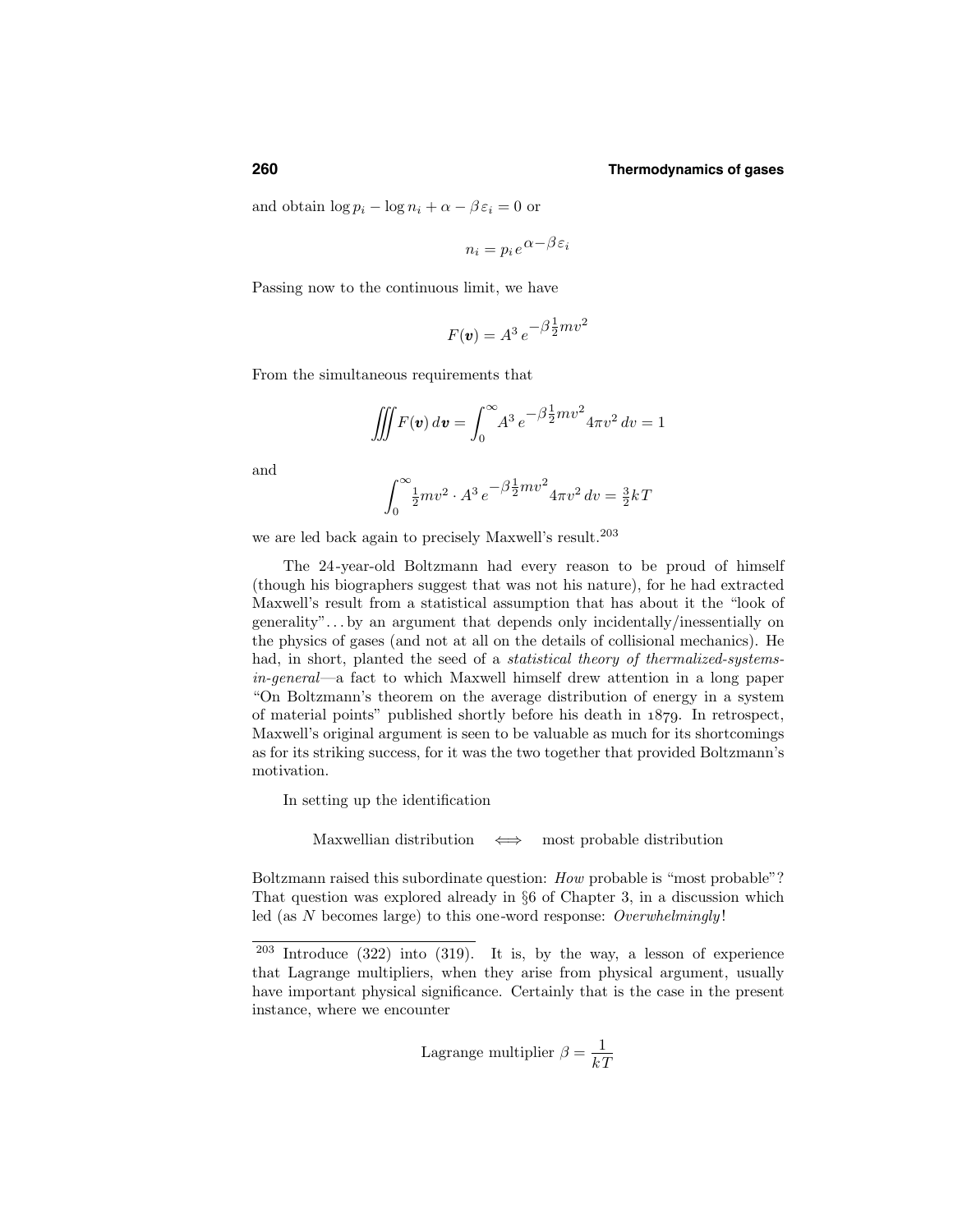### **H-theorem 261**

Boltzmann  $(1871)$ , and also Maxwell  $(1879)$ , in the paper mentioned above), were led therefore to remark—**ergodic hypothesis**  $^{204}$ —that if  $n(x, v, t)$  serially visited all values consistent with the imposed constraints. . .then it might plausibly be expected (on conjectured mechanical grounds) to spend nearly all of the time at or in the immediate vicinity of its Maxwellian most-probable value. Both recognized that while "ergodic theory" might be easiest to develop in relation to gases or other idealized simple systems it should—in principle pertain to *all* thermalized systems.<sup>205</sup>

**5. Boltzmann equation & the H-theorem.** Retreating now from systems-in-general to gases in particular . . . Boltzmann—like Maxwell before him—recognized it to be a fact of experience that an initially disequilibrated gas will spontaneously equilibrate

$$
n(\pmb{x}, \pmb{v}, t) \longrightarrow n_{\text{Maxwellian}}(\pmb{x}, \pmb{v}) \tag{326}
$$

and drew from this fact some tentative conclusions relating to the mechanical stability of the Maxwellian distribution. Thus in  $1872$  was Boltzmann motivated to develop a **dynamical theory of disequilibrated gases** from which (326) might be recovered as a special consequence—a theory which I must on the present occasion be content merely to sketch.<sup>206</sup>

Represent the initial state of the gas by sprinkling points  $\{\boldsymbol{x}_i, \boldsymbol{p}_i\}$  onto 6-dimensional phase space ... or which is (by  $p = mv$ ) the same but more convenient: by sprinkling points  $\{\boldsymbol{x}_i, \boldsymbol{v}_i\}$  onto 6-dimensional state space, and let  $n(\mathbf{x}, \mathbf{v}, 0)$  serve to describe (in the course-grained sense of Figure 78) the initial density of those points. Setting aside for the moment the effect of binary collisions, we assume that the particles move non-interactively, as described by the shared Lagrangian

$$
L = \frac{1}{2}mv^2 - U(\pmb{x})
$$

↑ —describes such EXTERNAL FORCES as may act upon the molecules

and will write

$$
\begin{array}{rcl} \boldsymbol{x} & \mapsto & \boldsymbol{x}(t) = \boldsymbol{X}(\boldsymbol{x}, \boldsymbol{v}, t) \\ \boldsymbol{v} & \mapsto & \boldsymbol{v}(t) = \boldsymbol{V}(\boldsymbol{x}, \boldsymbol{v}, t) \end{array}
$$

to describe that motion.

From **Liouville's theorem** (*i.e.*, from the "incompressibility of phase flow") it follows now that

$$
n(\bm{x}(t), \bm{v}(t), t) = n(\bm{x}, \bm{v}, 0)
$$

<sup>&</sup>lt;sup>204</sup> See §10.10 "The ergodic hypothesis of Boltzmann and Maxwell" in Brush.<sup>113</sup> According to Brush the term "ergodic" was introduced by Boltzmann, but originally had a meaning rather different from the meaning it has acquired.

<sup>205</sup> For a more detailed account of the **method of the most probable distribution** see (for example) §4.3 in K. Huang's *Statistical Mechanics* ( $2<sup>nd</sup>$  edition 1987). <sup>206</sup> For many of the missing details and basic references see STATISTICAL PHYSICS  $(1969)$ , Chapter 2, pages 21–40.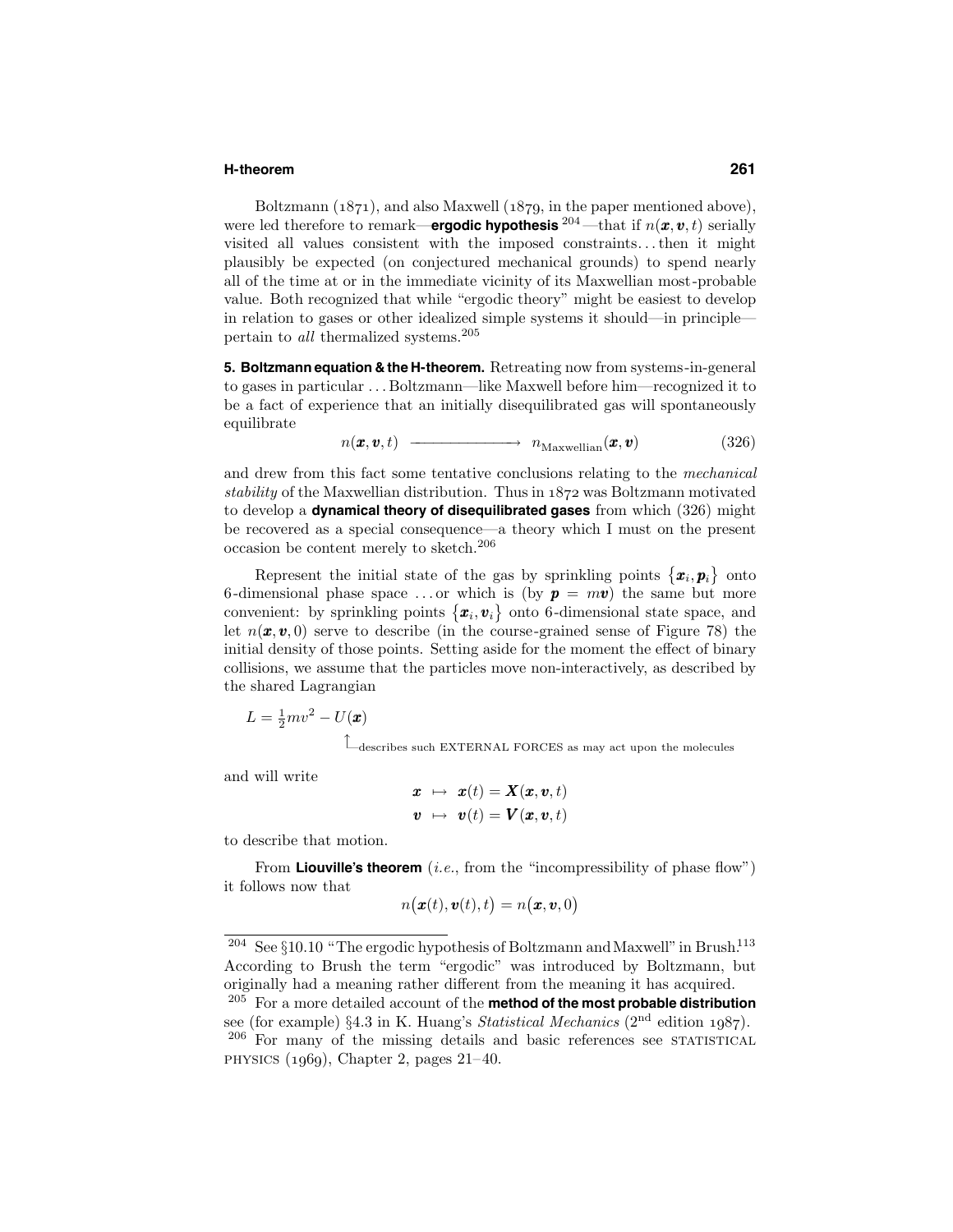

Figure 83: Schematic representation of Boltzmann's collisional modification of Liouville's representation of the phase flow of a population of noninteractive molecules.

which upon differentiation with respect to t becomes

$$
\left\{\frac{\partial}{\partial t} + \boldsymbol{v} \cdot \nabla_x + \boldsymbol{a} \cdot \nabla_v\right\} n(\boldsymbol{x}, \boldsymbol{v}, t) = 0 \; : \; \text{collisional interactions turned off}
$$

where  $\boldsymbol{a} \equiv \dot{\boldsymbol{v}} = \frac{1}{m} \boldsymbol{F} = -\frac{1}{m} \boldsymbol{\nabla}_{x} U$ .

To take intermolecular collisions into account Boltzmann writes

$$
\left\{\frac{\partial}{\partial t} + \boldsymbol{v} \cdot \boldsymbol{\nabla}_x + \boldsymbol{a} \cdot \boldsymbol{\nabla}_v\right\} n(\boldsymbol{x}, \boldsymbol{v}, t) = \ln[n] - \mathrm{Out}[n]
$$

where In[n] and Out[n] are functionals of  $n(\mathbf{x}, \mathbf{v}, t)$  that describe respectively the rate at which collisions (see again Figure 82) are

- delivering molecules into and
- removing them from

the neighborhood of  $\{\boldsymbol{x}, \boldsymbol{v}\}$ . Our immediate assignment is to construct workable descriptions of  $\text{In}[n]$  and  $\text{Out}[n]$ .

We restrict our attention to *binary* collisions (predominant in dilute gases) and not that for two particles to collide they must be <u>at the same point</u>  $x$ .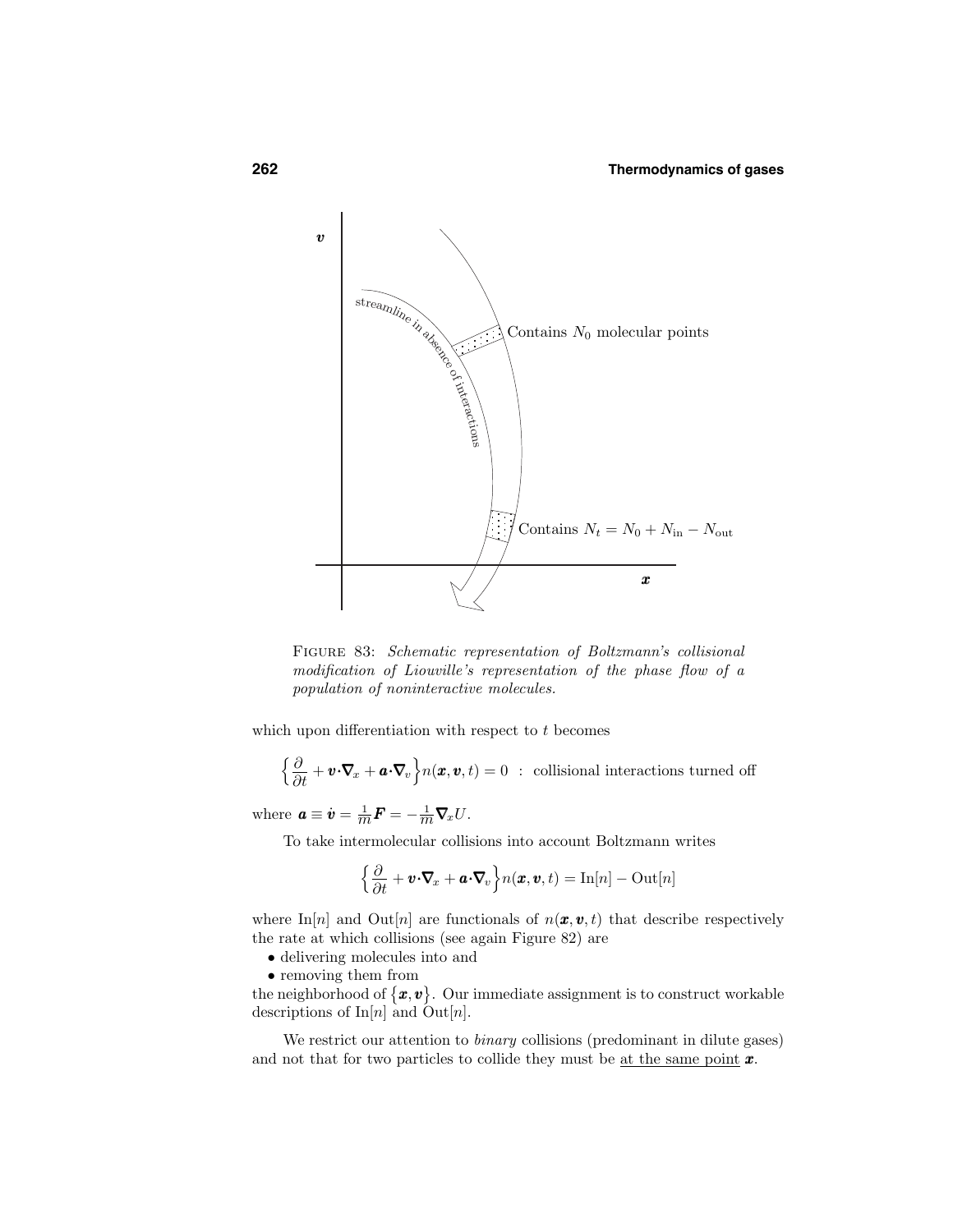### **H-theorem 263**

Energy and momentum conservation

$$
u^2 + u'^2 = v^2 + v'^2
$$
 and  $\mathbf{u} + \mathbf{u}' = \mathbf{v} + \mathbf{v}'$ 

impose only 4 constraints on the 6 components of the collision products  $\boldsymbol{u}$ and  $\mathbf{u}'$  so the collisional details are necessarily contingent upon specification of certain side conditions (the values of such generalized "impact parameters" as are relevant to the physics of the collisional processes in question: those will collectively be denoted  $\omega$ ). That understood, we have

$$
\begin{array}{l} \boldsymbol{u} \ = \boldsymbol{u} \ ( \boldsymbol{v} , \boldsymbol{v}' , \omega ) \\ \boldsymbol{u}' \ = \boldsymbol{u}' ( \boldsymbol{v} , \boldsymbol{v}' , \omega ) \end{array}
$$

Pretty clearly

$$
\text{Out}[n] d\boldsymbol{v} = n(\boldsymbol{x}, \boldsymbol{v}, t) d\boldsymbol{v} \cdot \int n(\boldsymbol{x}, \boldsymbol{v}', t) d\boldsymbol{v}' \cdot \int A(\omega) d\omega
$$

where  $A(\omega)$  assigns statistical weight to the various  $\omega$ -values. Similarly but more awkwardly

$$
\mathrm{In}[n]\,d\boldsymbol{v}=\iiint_{[\boldsymbol{v}]}n(\boldsymbol{x},\boldsymbol{u},t)\,n(\boldsymbol{x},\boldsymbol{u}',t)A(\omega')\,d\boldsymbol{u}\,d\boldsymbol{u}'d\omega'
$$

where the  $\iiint$  ranges over those coordinated values of **u**, **u**' and  $\omega$ ' which (see again the right side of Figure 82) produce post-collisional velocities that lie in the neighborhood  $d\mathbf{v}$  of  $\mathbf{v}$ . A change of variables (intended to reduce the awkwardness) gives

$$
= d\pmb{v} \iint n\big(\pmb{x},\pmb{u}(\pmb{v},\pmb{v}',\omega),t\big) n\big(\pmb{x},\pmb{u}'(\pmb{v},\pmb{v}',\omega),t\big) A(\omega) J\,d\pmb{v}' d\omega
$$

where, by the time-reversal invariance of the collision process, the Jacobian

$$
J \equiv \left| \frac{\partial(\boldsymbol{u},\boldsymbol{u}',\omega')}{\partial(\boldsymbol{v},\boldsymbol{v}',\omega')} \right| = 1
$$

Putting the pieces together we obtain the celebrated **Boltzmann equation**

$$
\left\{\frac{\partial}{\partial t} + \boldsymbol{v} \cdot \nabla_x + \boldsymbol{a} \cdot \nabla_v\right\} n = \iint (\bar{n}\,\bar{n}' - n\,n')A\,d\boldsymbol{v}'d\omega \tag{327}
$$

where

$$
\begin{aligned} n &\equiv n(\pmb{x},\pmb{v},t) \\ n' &\equiv n(\pmb{x},\pmb{v}',t) \\ \bar{n} &\equiv \bar{n}(\pmb{x},\pmb{v},\pmb{v}',t) \equiv n\big(\pmb{x},\pmb{u}(\pmb{v},\pmb{v}',\omega),t\big) \\ \bar{n}' &\equiv \bar{n}(\pmb{x},\pmb{v},\pmb{v}',t) \equiv n\big(\pmb{x},\pmb{u}'(\pmb{v},\pmb{v}',\omega),t\big) \end{aligned}
$$

The Boltzmann equation is a beast, a non-linear integro-differential equation that yields to exact analytical treatment only in a few artificial cases. It is, however, fundamental to a lot of physics, the equation one must solve approximately (see Chapman & Cowling<sup>197</sup>), numerically—to address questions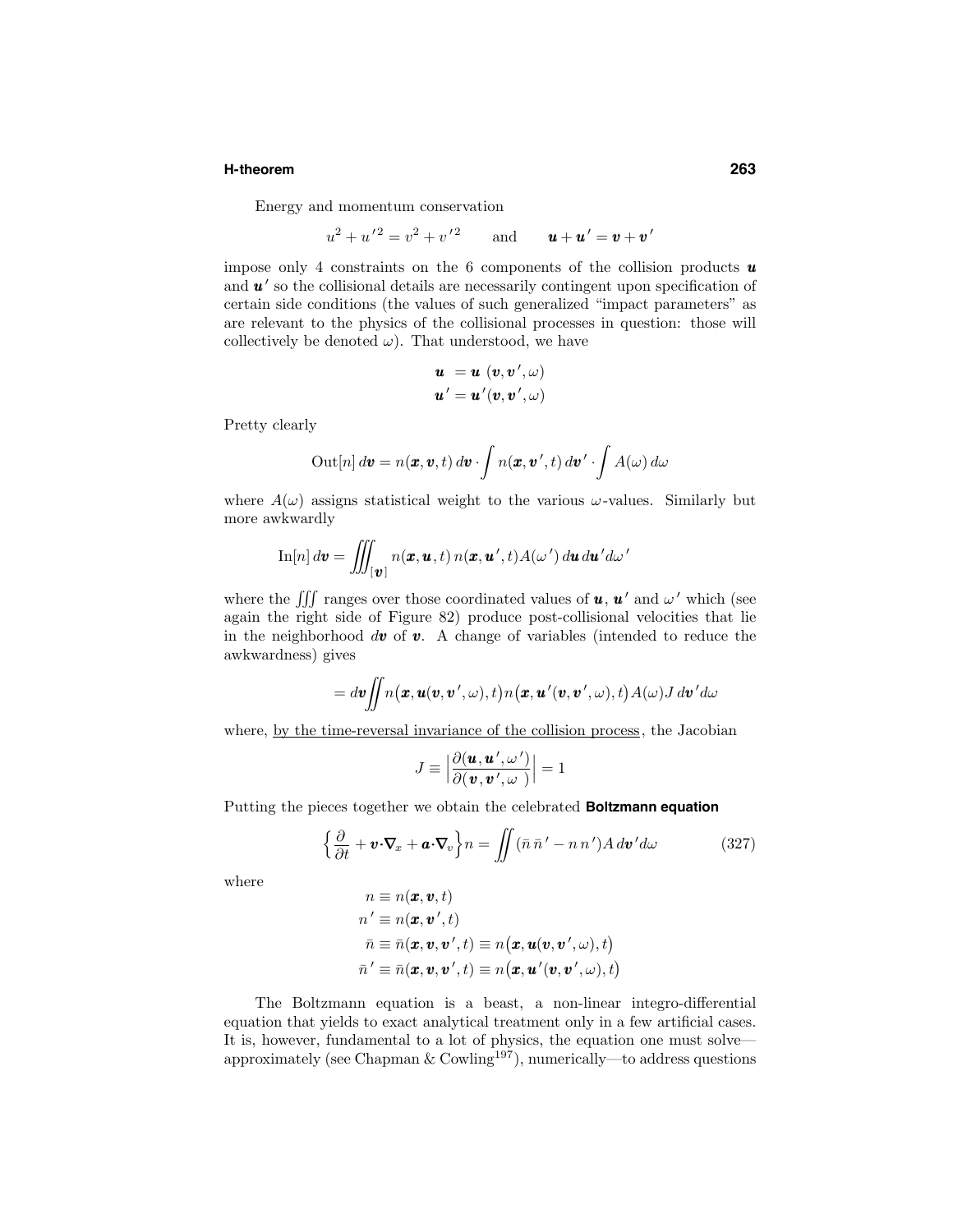relating to the transport of mass/energy/momentum in dilute disequilibrated gases. Happily, we have no call to venture down that tangled trail: we are concerned with the thermal physics of equilibrated gases . . . and, at the moment, with the light Boltzmann was able to shed on the *approach* to equilibrium.

Let us, for simplicity, assume that our gas is subject to no externally impressed force  $(U(\mathbf{x}) = 0 \Rightarrow \mathbf{a} = \mathbf{0})$  and—which is a bit more problematic that spatial uniformity has been established ( $\nabla_x n = 0$ ):

$$
n(\pmb{x}, \pmb{v}, t) \longmapsto \frac{N}{V} F(\pmb{v}, t) \quad \text{as on page 249}
$$

The Boltzmann equation then becomes

$$
\frac{\partial}{\partial t}F = \iint (\bar{F}\,\bar{F}' - F\,F')A\,d\mathbf{v}'d\omega \tag{328}
$$

Thus prepared, Boltzmann (with the variational principles of mechanics on his mind?) had the genius to introduce

$$
H \equiv \langle \log F \rangle = \int F \log F d\mathbf{v}
$$
 (329)  
\n
$$
\mathcal{L}_{\text{upper case } \eta, \text{ intended to suggest "entropy"}}
$$

and to study  $dH/dt$ . Immediately

$$
\frac{dH}{dt}=\int (1+\log F)\frac{\partial F}{\partial t}\,d\pmb{v}
$$

which by appeal to the simplified Boltzmann equation (328) becomes

$$
\frac{dH}{dt} = \iiint (1 + \log F)(\bar{F}\,\bar{F}' - F\,F')A\,d\bm{v}\,d\bm{v}'d\omega
$$

Under the  $\iiint$  we can with impunity interchange v and v' (struck molecules with those doing the striking) so

$$
= \iiint (1 + \log F')(\bar{F}' \bar{F} - F' F) A d\bm{v} d\bm{v}' d\omega
$$

And by time-reversal invariance  $(i.e.,$  by the familiar change of variables) the preceding equations become

$$
= \iiint (1 + \log \bar{F}) (F F' - \bar{F} \bar{F}') A d\mathbf{v} d\mathbf{v}' d\omega
$$

$$
= \iiint (1 + \log \bar{F}') (F' F - \bar{F}' \bar{F}) A d\mathbf{v} d\mathbf{v}' d\omega
$$

Adding these four (equivalent) expressions together and dividing by 4, we find

$$
\frac{dH}{dt} = \frac{1}{4} \iiint \left\{ (\bar{F} \,\bar{F}' - F \,F') \log \frac{F F'}{\bar{F} \bar{F}'} \right\} A \, d\boldsymbol{v} \, d\boldsymbol{v}' d\omega \tag{330}
$$

Now  $A(\omega)$  is, as a probability density, necessarily non-negative. Moreover,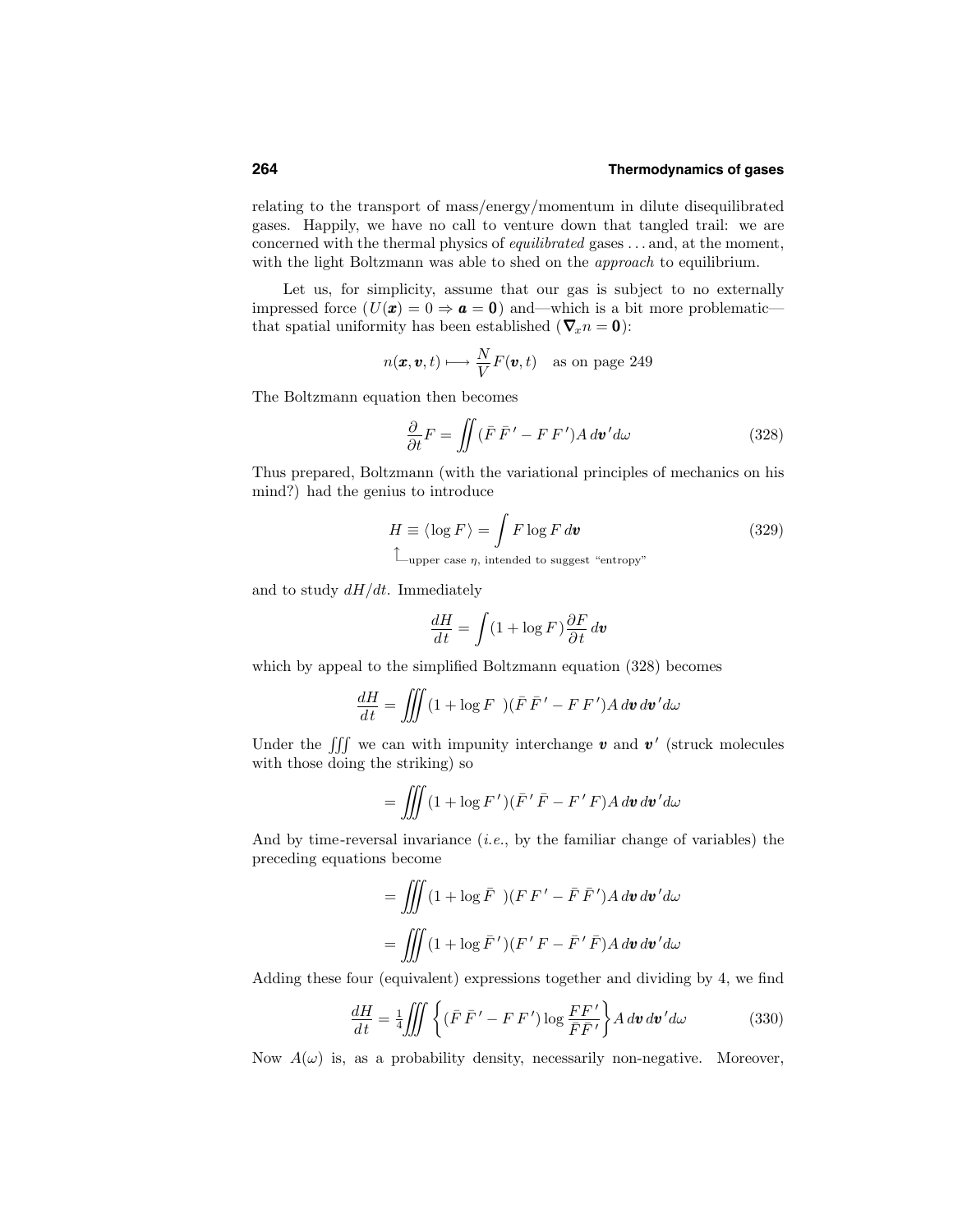### **H-theorem 265**

$$
\log \frac{FF'}{\bar{F}\bar{F}'}
$$
 is 
$$
\begin{cases} \text{positive or negative according as } FF' \geqslant \bar{F}\bar{F}' \\ 0 \end{cases}
$$
 if and only if  $FF' = \bar{F}\bar{F}'$ 

It follows therefore from (330) that

$$
\frac{dH}{dt} \leq 0, \quad \text{with equality if and only if } FF' \equiv \bar{F}\bar{F}' \tag{331.1}
$$

which is **Boltzmann's H-theorem**: as the system relaxes (evolves) the value of H necessarily decreases (see the figure), until at equilibrium we have  $2^{207}$ 

$$
H(t) \downarrow H(\infty) = H_{\min} \quad \text{and} \quad FF' \equiv \bar{F}\bar{F}' \quad (331.2)
$$

—the latter (I have used  $\equiv$  to signal that  $FF' = \bar{F}\bar{F}'$  holds for all values of **v** and  $v'$ ) being the statement of **detailed balancing**.<sup>208</sup>



FIGURE 84: Schematic representation of the temporal trend of  $H(t)$ , according to (331). It is remarkable that Boltzmann was able to say sharp things about the trend while leaving us almost powerless to compute the details, or even to estimate the characteristic relaxation time.

The equilibration of a gas, microscopically regarded, is a many-variable process that terminates non-uniquely. Kinetic theory presents a much-simplified account

 $n(\pmb{x}, \pmb{v}, t) \longrightarrow n(\pmb{x}, \pmb{v}, \infty) = n_{\text{Maxwellian}}(\pmb{v})$ 

of that process, of which (331.2) provides a pallid projection, a single-parameter representation. Remarkably, it is—by the following line of argument—possible

 $207$  Implicit here is the assumption that H is bounded below. For the proof see the footnote on page 70 of Chapman & Cowling.<sup>197</sup>

 $208$  See again page 257 and R. C. Tolman, *Principles of Statistical Mechanics*  $(1938)$ , page 165.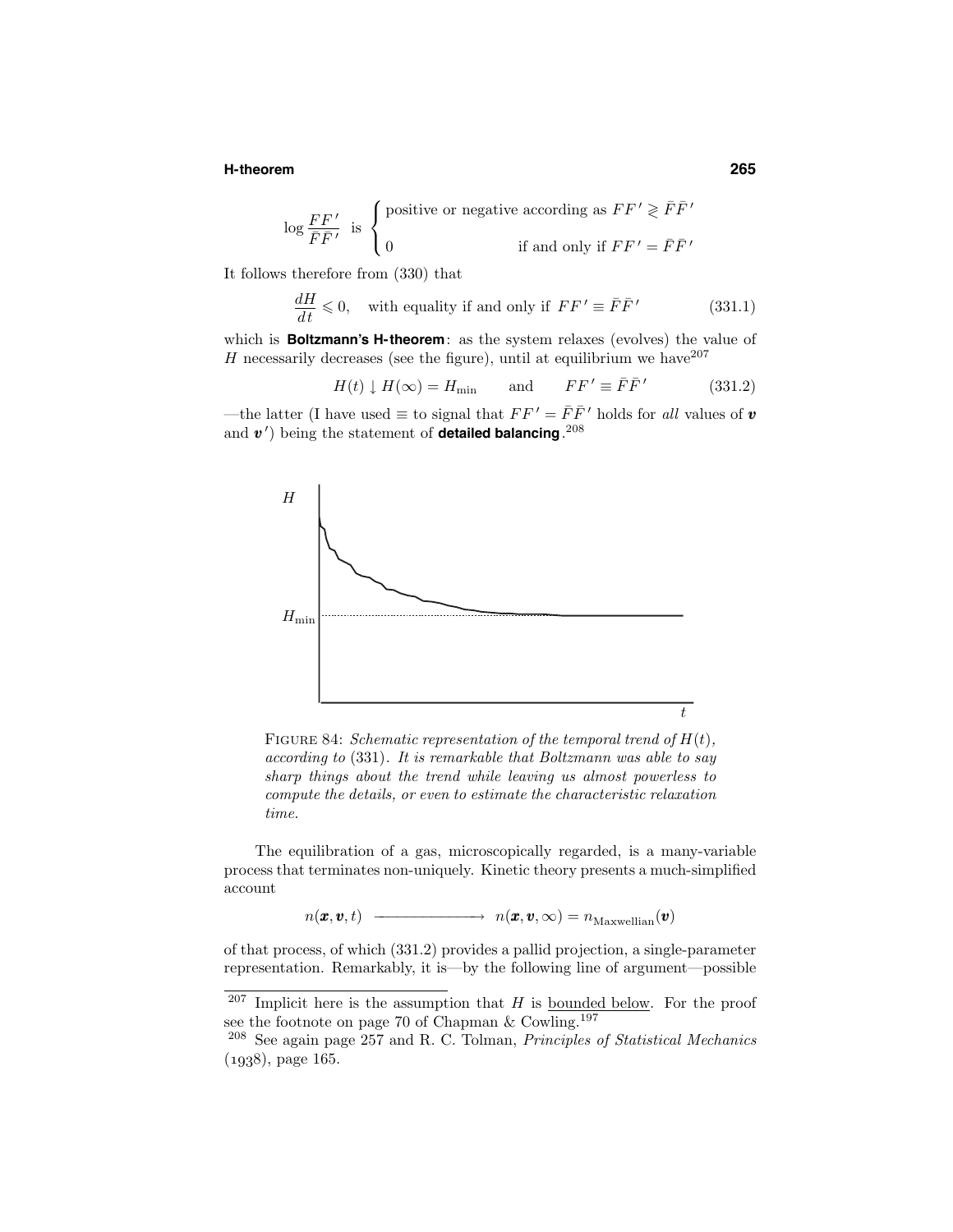to "de-project," to extract from (331.2) the specific design of the Maxwellian distribution. To that end we undertake to

minimize 
$$
H \equiv \int F \log F d\boldsymbol{v}
$$

subject to the requirements that

- the particle number  $N$
- $\bullet$  the total linear momentum  $\boldsymbol{P}$  and
- the total energy  $E$

have prescribed constant values. Those five constraints are readily brought to the form

$$
\int F(\mathbf{v}) d\mathbf{v} = 1
$$
\n
$$
\int m\mathbf{v} \cdot F(\mathbf{v}) d\mathbf{v} = \mathbf{P}/N
$$
\n
$$
\int \frac{1}{2} m v^2 \cdot F(\mathbf{v}) d\mathbf{v} = E/N
$$
\n(332)

Immediately

$$
\delta H = \int (1 + \log F) \delta F \, d\boldsymbol{v}
$$

so if we again employ the Lagrange's method of undetermined multipliers (page 259) to implement the constraints we obtain

$$
\int \left\{ (1 + \log F) + \alpha \frac{1}{2} m v^2 + \boldsymbol{\beta} \cdot m \boldsymbol{v} + \gamma \right\} \delta F d\boldsymbol{v} = 0
$$

giving

$$
F(\mathbf{v}) = e^{-(1+\gamma) - \alpha \frac{1}{2}mv^2 - \boldsymbol{\beta} \cdot m\mathbf{v}} \equiv e^{-(av^2 + 2\mathbf{b} \cdot \mathbf{v} + c)}
$$

Returning with this information to (332) we (with Mathematica's assistance) compute

$$
e^{-c}(\pi/a)^{\frac{3}{2}}e^{b^2/a} = 1
$$

$$
-m(b/a) \cdot e^{-c}(\pi/a)^{\frac{3}{2}}e^{b^2/a} = P/N
$$

$$
\frac{1}{2}m\frac{3a+2b^2}{2a^2} \cdot e^{-c}(\pi/a)^{\frac{3}{2}}e^{b^2/a} = E/N
$$

with  $b^2 \equiv \mathbf{b} \cdot \mathbf{b}$ . For gases at rest  $\mathbf{P} = \mathbf{0} \Rightarrow \mathbf{b} = \mathbf{0}$  and the preceding equations simplify:

$$
e^{-c}(\pi/a)^{\frac{3}{2}} = 1
$$

$$
\frac{3}{4}(m/a) \cdot e^{-c}(\pi/a)^{\frac{3}{2}} = E/N
$$

whence

 $a = \frac{3}{4}m/\varepsilon$  :  $\varepsilon \equiv E/N \equiv$  average kinetic energy per molecule  $e^{-c} = (a/\pi)^{\frac{3}{2}} = \left(\frac{3m}{4}\right)$  $4\pi\varepsilon$  $\sqrt{\frac{3}{2}}$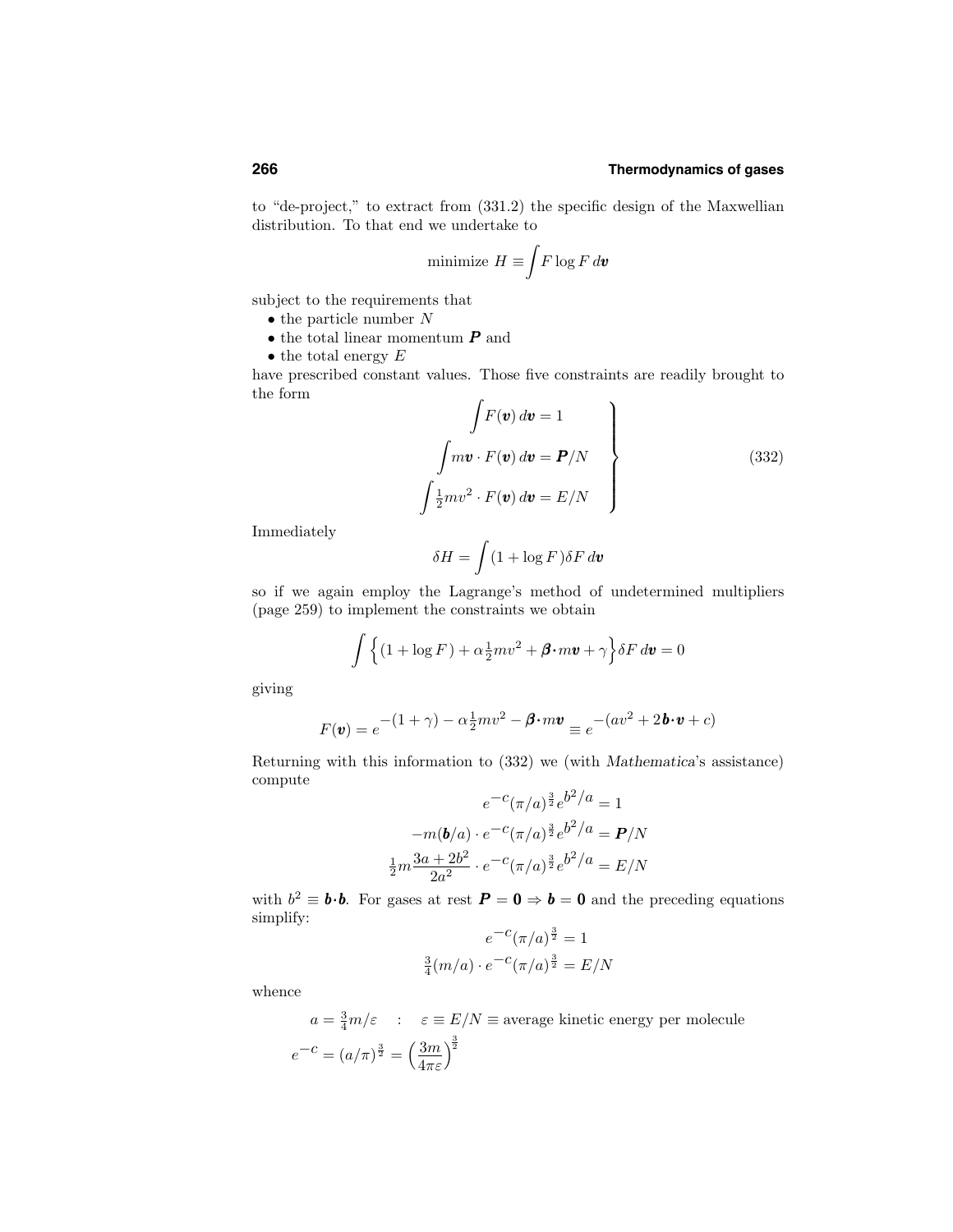### **H-theorem 267**

It has been established that  $\varepsilon = \frac{3}{2}kT$ , so in the rest frame of a thermalized gas we have

$$
F(\mathbf{v}) = \left(\frac{m}{2\pi kT}\right)^{\frac{3}{2}} e^{-\frac{1}{2}mv^2/kT}
$$

which exactly the Maxwellian result, encountered first on page 251 and most recently on page 260.<sup>209</sup>

But the final movement of this sonata has yet to be performed. Noting that

$$
F(\mathbf{v}) \mapsto \mathcal{F}(\mathbf{v}) \equiv \frac{N}{V} F(\mathbf{v}) \quad \text{sends} \quad H \mapsto \mathcal{H} \equiv \int \mathcal{F} \log \mathcal{F} d\mathbf{v}
$$

we ask: What is the *value* of  $\mathcal{H}_{\text{min}}$ ? By computation

$$
\mathcal{H}_{\min} = \int_0^\infty \frac{N}{V} \left( \frac{m}{2\pi k} \right)^{\frac{3}{2}} e^{-\frac{1}{2}mv^2/k} \left\{ \log \left[ \frac{N}{V} \left( \frac{m}{2\pi k} \right)^{\frac{3}{2}} \right] - \frac{mv^2}{2k} \right\} 4\pi v^2 \, dv
$$
\n
$$
= \frac{N}{V} \left\{ \log \left[ \frac{N}{V} \left( \frac{m}{2\pi k} \right)^{\frac{3}{2}} \right] - \frac{3}{2} \right\}
$$
\n
$$
= -\frac{Nk \left\{ \log V + \frac{3}{2} \log T - \log N + \frac{3}{2} (1 - \log[m/2\pi k]) \right\}}{kV}
$$
\n(333)

Now, we've known for a long time<sup>210</sup> that the entropy of an ideal monomolecular gas can be described

$$
S = Nk \big\{ \log V + \tfrac{3}{2} \log T \big\} + \text{constant}
$$

and<sup>211</sup> that the adjustment

$$
\downarrow
$$
  

$$
S_{\text{indistinguishable}} = Nk \{ \log V + \frac{3}{2} \log T - \log N \} + \text{constant}
$$

provides an avenue of escape from Gibbs' paradox. Evidently

$$
S_{\rm indistinguishable}=-kV\mathcal{H}_{\rm min}
$$

and Boltzmann's  $dH/dt \leq 0$  can be read as a statement—specific to the theory of gases—of the measured entropy increase  $dS/dt \geq 0$  that attends the thermalization process  $\dots$  in gases, but presumably in all systems.

This, of course, presumes that we have means to step outside of the theory of thermalized systems (thermodynamics, statistical mechanics) and assign

<sup>&</sup>lt;sup>209</sup> We have argued here from  $\delta H = 0$ . Alternatively but equivalently, one could argue from the detailed balance condition  $FF' \equiv \bar{F}\bar{F}'$ : this is done by Chapman & Cowling,  $197$  pages  $25-28$ .

<sup>210</sup> See (28) on page 42; also (23) on page 33, (188.2) on page 149.

 $211$  See again page 176.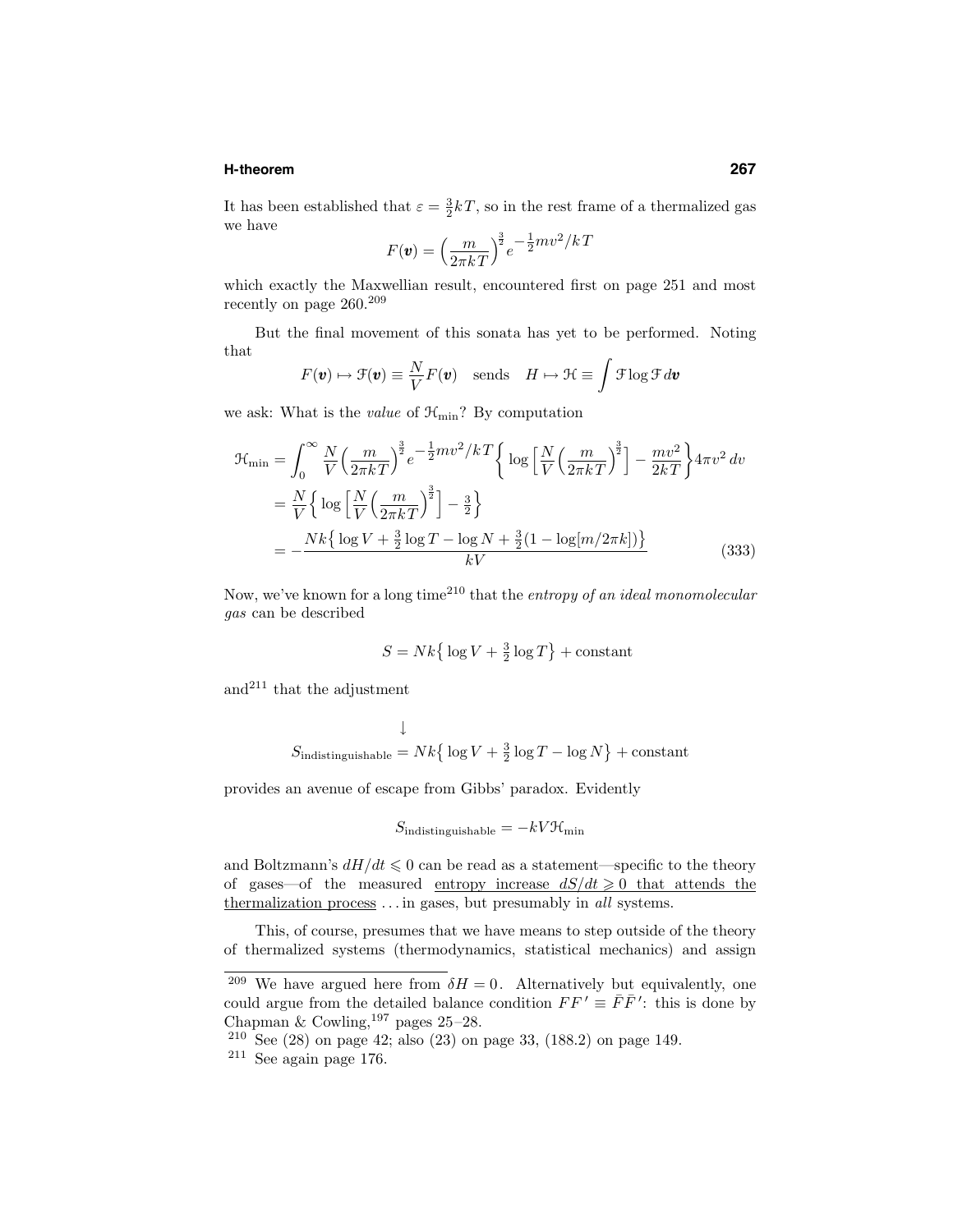entropy values to the non-thermalized states of many-body systems. And this, in the

$$
S = k \log W
$$

inscribed on Boltzmann's tombstone,  $2^{12}$  we do have.

The developments described above—which were worked out and published by Boltzmann during the  $1870$ 's, while Maxwell still lived—clarified some standing questions and at the same time posed some disturbing new questions. Both aspects of the work contributed vitally to the further development of thermal physics:

- Though rooted in the collisional physics of gases (rooted, that is to say, in kinetic theory—this though the influential Ernst Mach, beginning in  $1872$  and continuing up until his death in  $1916$ , argued vigorously that "atoms do not exist"<sup>213</sup>), the abstracted essentials of Boltzmann's results suggested the possibility and rough outline of a statistical mechanics of (non-gaseous) systems-in-general.
- The drift of the H-theorem suggested that thermostatics—proper name of what we inappropriately call "thermodynamics"—might be embedded within a thermodynamics that has things to say not only about equilibrated states but also about the irreversible *approach* to equilibrium, a theory into which  $t$  enters as a variable.
- It was remarked by Kelvin  $(1874)$  that it is mysterious how classical mechanics—the time-reversal invariance of which was explicitly invoked at several points<sup>214</sup> by Boltzmann—can give rise to a result (the  $H$ -theorem) that does not share that invariance . . . and that it is not obvious where, in the chain of argument, the symmetry in question is broken. The problem is a deep one: it was addressed by Boltzmann himself but continued to fester, was vigorously debated by Loschmidt, Poincaré, Zermelo and others in the  $1890$ 's, and its quantum mechanical descendent is still kicking. To pursue the topic is to confront a fascinating nest of deep questions which, unfortunately, do not admit of brief discussion: I must, therefore, refer my reader to the vast literature.<sup>215</sup>

I conclude this discussion with a speculative remark: The H-theorem, as it issued Boltzmann's inquiry into the kinetic theory of gases, can be formulated

<sup>212</sup> See again pages 34, 126 and 132. I remark again that the inscribed equation is due actually to Planck: see page 81 in E. Broda, Ludwig Boltzmann: Man, Physicist, Philosopher  $(1983)$ . A photo of the tombstone faces the title page.

 $213$  See Chapter 8 in Brush<sup>113</sup> for a balanced discussion of Mach's position. <sup>214</sup> See, for example, page 263.

<sup>&</sup>lt;sup>215</sup> Places to start:  $\S66.3 \& 14.7$  in Brush;<sup>113</sup> Chapters 1  $\&$  2 in Ehrenfest (cited on page 171); §4.4 in Huang;<sup>205</sup> pages 349–354 in ter Haar;<sup>202</sup> pages 58–64 in Born.191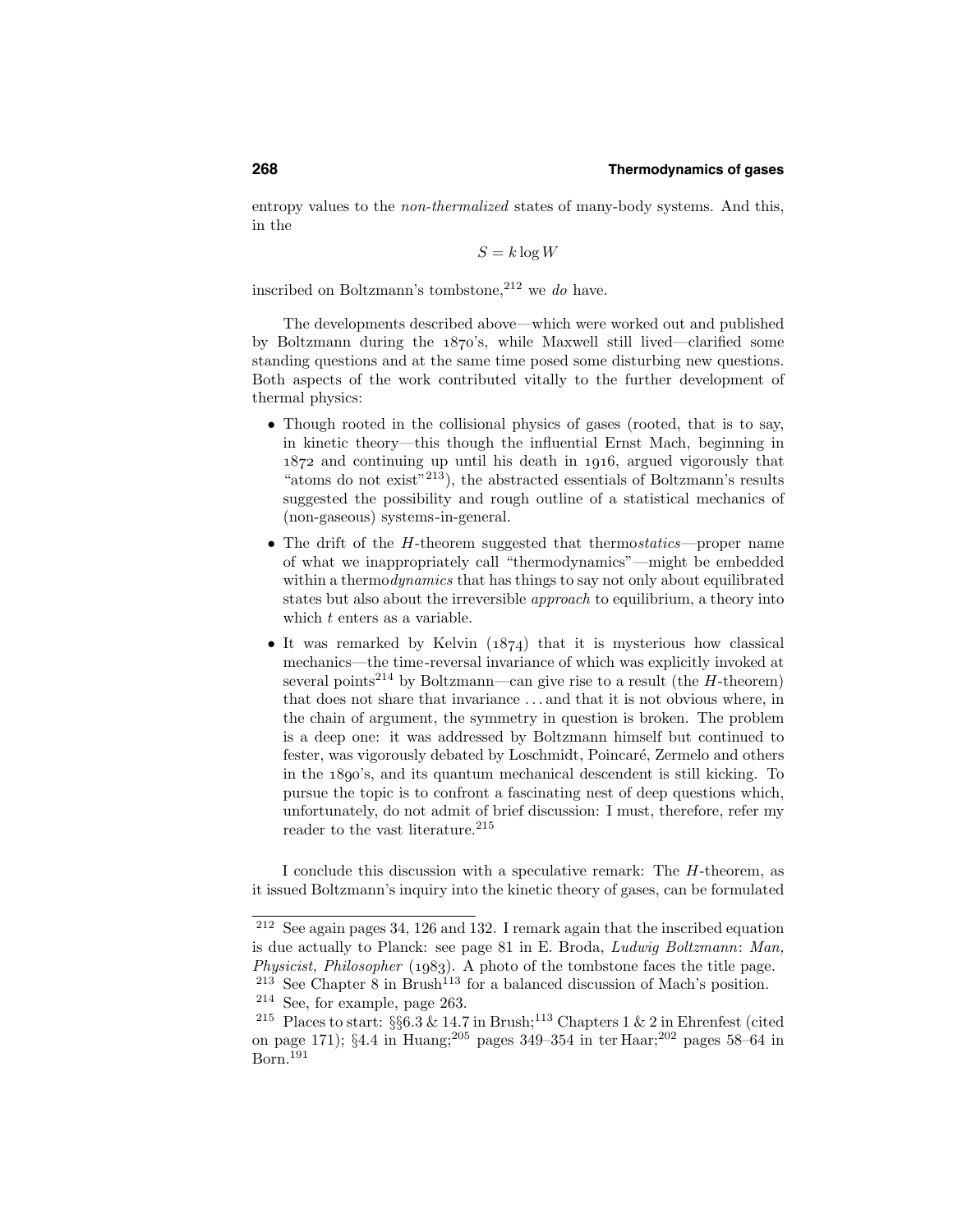### **H-theorem 269**

 $\frac{dS}{dt} =$  $\sqrt{ }$  $\int$  $\overline{a}$ non-negative expression that issues from the averaged details of collisional dynamics and vanishes when  $S$  assumes the maximal value consistent with all imposed constraints

It seems plausible that to obtain a statement appropriate to systems-in-general we have only to abandon the second gas-specific line on the right, inserting in its place something like "issues from mechanical details of the relaxation process and." What *specifically* to insert on the right is case-dependent, and remains obscure in all cases (even the case addressed by Boltzmann!), but the "logistic equation"

$$
\frac{dS}{dt} = r(S_{\text{max}} - S)S \quad : \quad S_0 \equiv S_{\text{initial}} \le S_{\text{max}} \equiv S_m \tag{334.1}
$$

(here  $r$  is a constant with enforced physical dimensions) would appear to model the typical situation. The general solution can be described

$$
S(t) = S_m \left[ 1 + \frac{S_m - S_0}{S_0} e^{-rS_m t} \right]^{-1}
$$
\n(334.2)

and for t so large that  $\frac{S_m - S_0}{S_0} e^{-rS_m t} \ll 1$  one has



FIGURE 85: Graph of the growth of  $S(t)$ , computed from (334.2) with  $r = 1$ ,  $S_0 = 1$  and  $S_m = 10$ .

From  $[r] = \frac{1}{[k] \cdot \text{time}}$  I infer that one would (at the very least) have to extract a "characteristic time" from the microphysics in order to make such a theory work. Note that (334.1) does mimic the nonlinearity of Boltzmann's equations.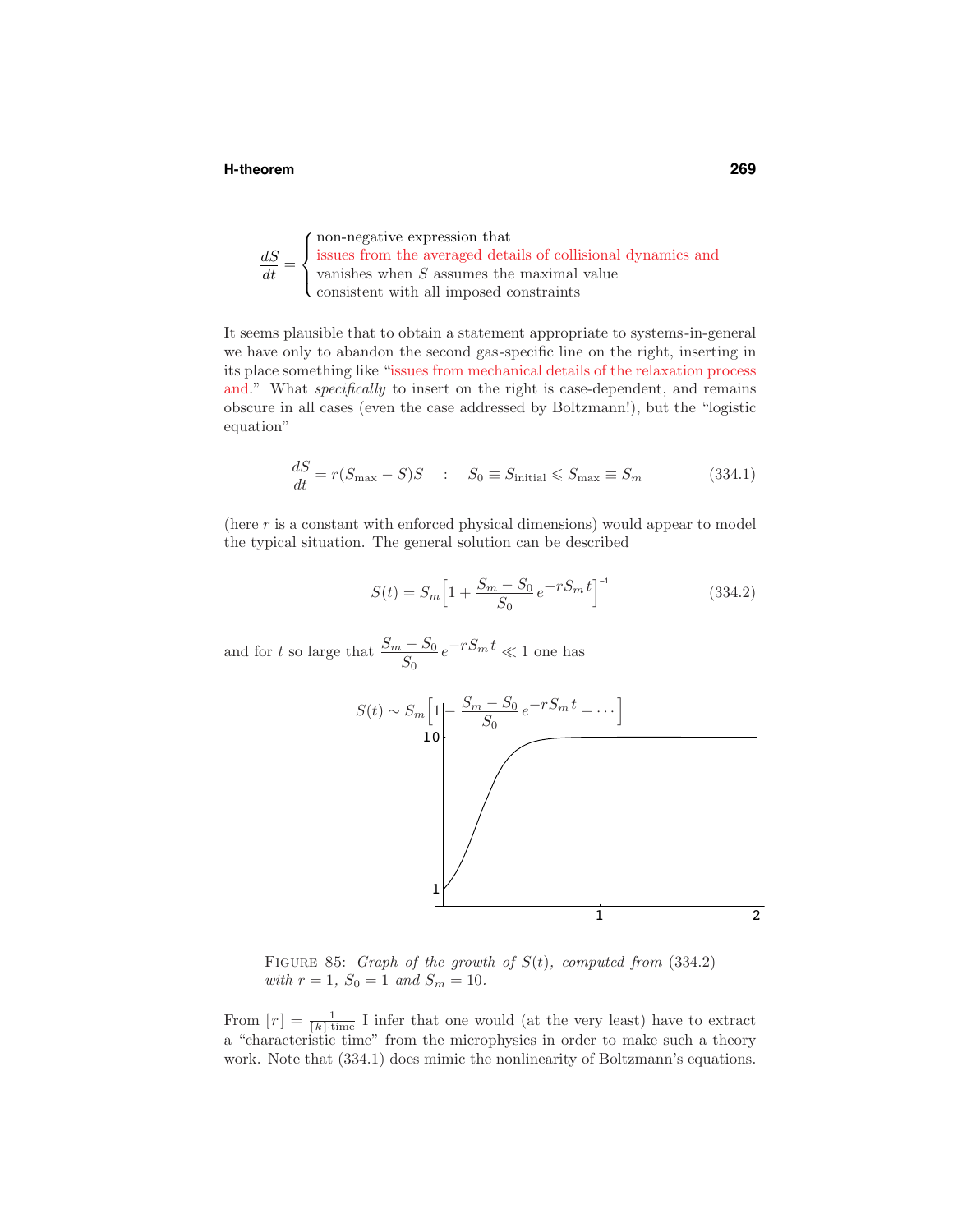**6. van der Waals gases.** We have been concerned thus far with the theory of ideal or perfect gases, which we have approached from several angles. That theory serves remarkably well to describe the properties of real gases that are sufficiently rare, sufficiently hot (yet not "relativistically hot:"  $kT \approx mc^2$ ). And it describes the noble gases (weakly interactive molecules) under more moderate conditions. But physicists and engineers have been aware for centuries that the theory of ideal gases pertains only as a rough approximation to the physics of (for example) steam, and it is obvious that the theory fails totally to account for the **phase changes**

$$
gas \longrightarrow liquid \longrightarrow solid
$$
\n
$$
solid \longrightarrow solid
$$

that gases were found in the early  $19<sup>th</sup>$  Century to undergo at low temperatures/ high pressures (and that are, of course, written onto the face of the physics of water vapor).

The **theory of real gases** begins, in effect, with the doctoral dissertation "On the continuity of the liquid and gaseous states" that Johannes Diderik van der Waals  $(1837-1923)$  submitted to Leiden University in  $1873$ , and that the enthusiastic review published by Maxwell in  $1874$  brought to the attention of the world.<sup>216</sup>

One might suppose that van der Waals—if his objective was to modify the established theory of ideal gases—would proceed by modification of the statement

$$
U(S, V, N) = NcT_0 \left(\frac{V_0}{V}\right)^{k/c} \exp\left\{\frac{S}{Nc}\right\}
$$

from which the entire theory (actually a c-parameterized class of theories) is known<sup>217</sup> to proceed. But in point of fact he elected to work closer to the

<sup>217</sup> See again page 63.

<sup>216</sup> van der Waals came from a Leiden family of such modest means that his educational opportunities were limited. He was approaching 30 when he managed to obtain teaching certificates from Leiden University and to find employment as a secondary school teacher. Further study of mathematics and physics at the University was—because he had no command of Latin and Greek—not an option, so he worked independently until (owing to a lucky change in the law) it became possible to obtain an exemption from the classical language requirement. In  $1876$ —at the age of nearly 40—van der Waals became the first (and was for 20 years the only!) professor of physics at the new University of Amsterdam. van der Waals' ideas quickly gained wide acceptance (Maxwell remarks of the thesis that it "has certainly directed the attention of more than one inquirer [himself] to the study of the Low-Dutch in which it is written") and one can look to his influence for the source of the traditional Dutch strength in experimental/theoretical many-body physics (recall that it was in Holland that helium was first liquified, and that both superconductivity and superfluidity were discovered). It is a tradition that continues undiminished: see recent volumes of Physica.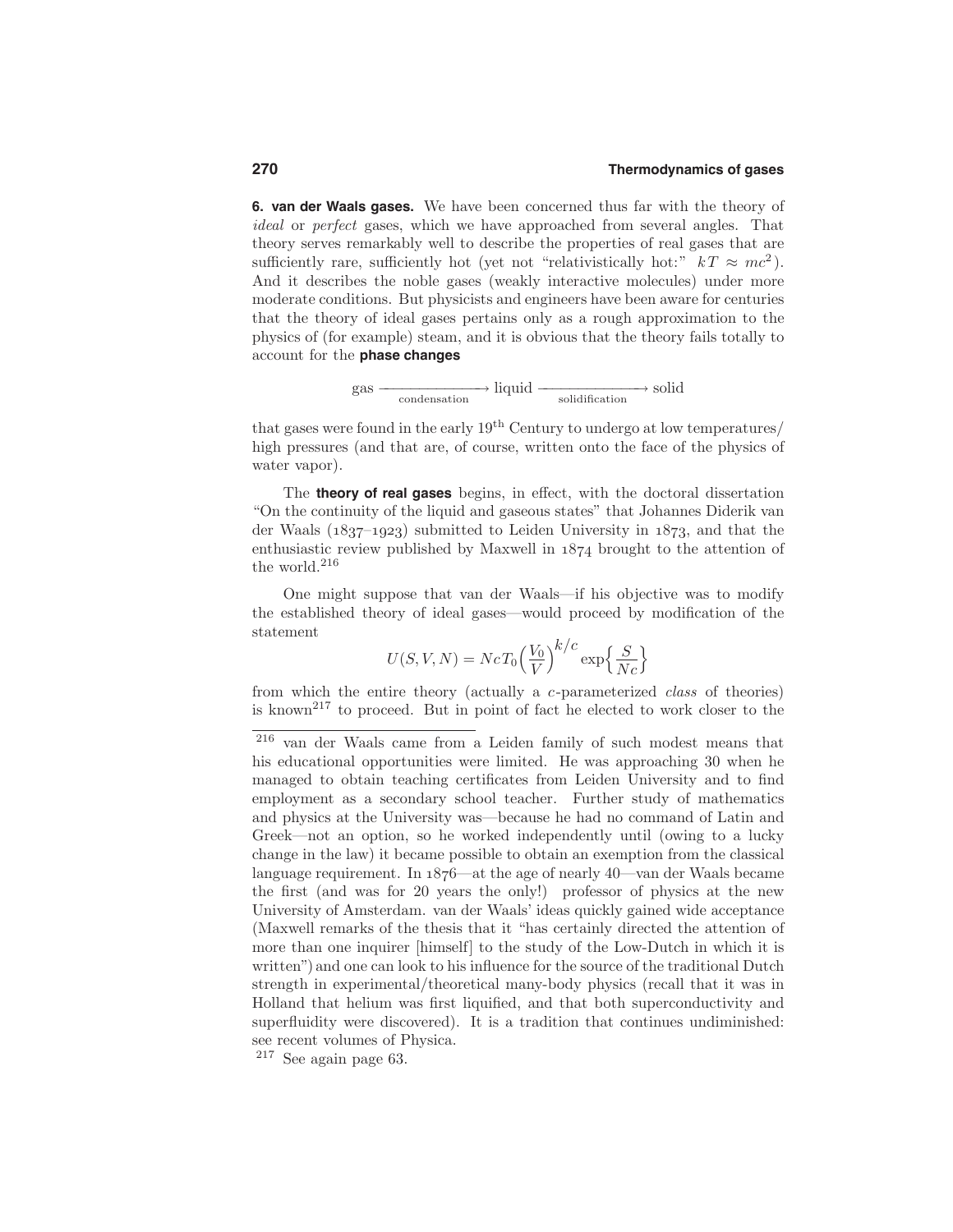### **van der Waals gases 271**

phenomenological surface of the theory, by modification of the equation of state

$$
pV = NkT
$$

—this even though the equation of state serves by itself to support only a fragment (the c-independent fragment) of the full theory. Though he sought to construct not a kinetic theory, certainly not a statistical mechanics, but only a thermodynamics of real gases, it was from the essential imagery of the kinetic theory that he took his point of departure. van der Waals conjectured that molecules experience

• strongly repulsive forces when sufficiently close together;

• weakly attractive forces ("van der Waals forces") when relatively far apart. The "short-range strong repulsion" is consistent with the "billiard ball model" that had been employed already by others, and suggested to van der Waals (as it had suggested to others) that the volume available for exploration by a molecule should be described

volume of box− net volume of other molecules  $=(N-1) \cdot$  (volume b of individual molecule)

And from the conjectured "weak long-range attraction" he inferred that the walls, which exert pressure  $p$  in their effort to reflect the incident molecular hailstorm (see again Figure 79), are assisted by the attractive action of molecules situated in the deeper interior of the box, who contribute a term proportional to

 $\frac{1}{\ell^{\text{some power, call it } n}}$  :  $\ell \equiv (V/N)^{\frac{1}{3}} \approx \text{mean intermolecular distance}$ 

that describes what is, in effect, a "surface tension." One might expect on such grounds to have something like

$$
\left[p + a(N/V)^{\frac{1}{3}n}\right]\left[V - Nb\right] = NkT
$$

or (dividing by  $N$ )

$$
(p + av^{-\frac{1}{3}n})(v - b) = kT \quad : \quad v \equiv V/N \equiv \text{volume per molecule}
$$

For whatever inspired reasons,<sup>218</sup> van der Waals set  $n = 6$  to obtain finally

$$
(p + av^{-2})(v - b) = kT \tag{335}
$$

**van der Waals' equation of state** (335) is actually an (a, b)-parameterized  $class$  of equations into which  $a$  and  $b$  enter as dimensioned constants

$$
[p] = \text{pressure} \cdot \text{volume} \quad : \quad [b] = \text{volume}
$$

and that refer to a similarly parameterized population of "van der Waals gases."

<sup>&</sup>lt;sup>218</sup> See Appendix 5 (especially  $\S$ 1) in ter Haar<sup>202</sup> for helpful discussion.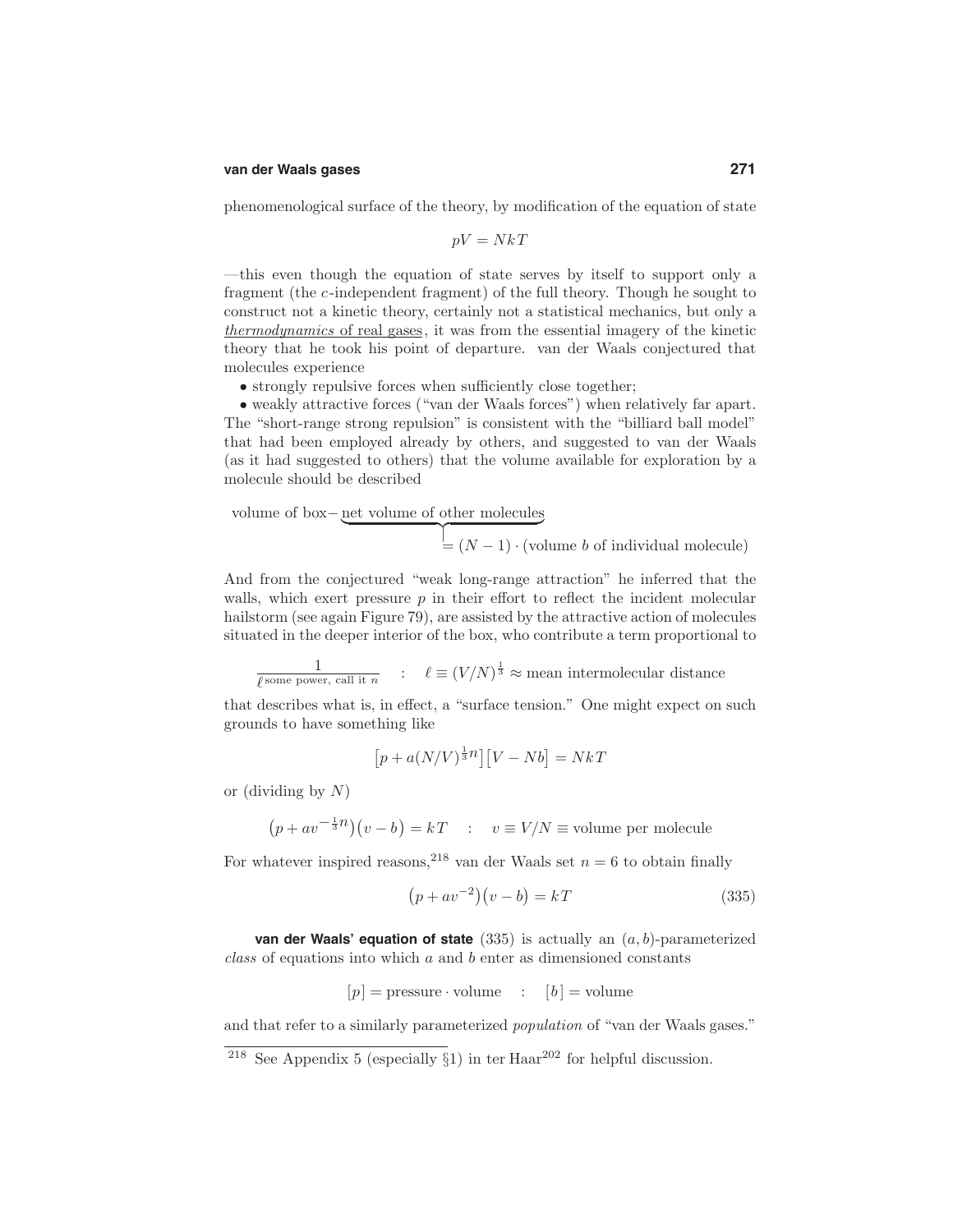Division by b gives

$$
(p + (a/b2)\mathcal{V}-2)(\mathcal{V} - 1) = (k/b)T
$$
\n(336)

where

$$
\mathcal{V} \equiv v/b = \frac{\text{volume per molecule}}{\text{volume of molecule}}
$$

provides a "dimensionless volume variable."<sup>219</sup> Subsequent division by  $a/b^2$ gives

$$
(\mathcal{P} + \mathcal{V}^{-2})(\mathcal{V} - 1) = \mathcal{T}
$$
\n(337)

where

$$
\mathcal{P} \equiv (b^2/a)p \qquad \text{and} \qquad \mathcal{T} \equiv (bk/a)T
$$

provide dimensionless measures of pressure and temperature. The theory of ideal gases is so primitive that it does not permit the introduction of dimensionless variables. Their occurance is, on the other hand, a characteristic feature of van der Waals' theory, in which they provide an important resource. Immediately one has a

RULE OF CORRESPONDING STATES: Let  $\{p', v', T'\}$  refer to a state of a van der Waals gas  $\mathfrak{G}_{a',b'}$  and let  $\{p'',v'',T''\}$  refer to a state of  $\mathfrak{G}_{a'',b''}$ . The states in question "correspond"

$$
\left\{p^{\,\prime},v^{\,\prime},T^{\,\prime}\right\}\longleftrightarrow\left\{p^{\,\prime\prime},v^{\,\prime\prime},T^{\,\prime\prime}\right\}
$$

if and only if they give rise to identical  $\{\mathcal{P}, \mathcal{V}, \mathcal{T}\}$ -values.

that acquires physical importance the moment one has established the true relevance of van der Waals' theory to the physics of diverse real gases. And (337) permits one to describe the analytic properties of all van der Waals gases at the same time. For graphical purposes, however, it proves more useful (more vividly informative) to work from (336), which I will notate

$$
(p + \alpha \mathcal{V}^{-2})(\mathcal{V} - 1) = \theta \tag{338}
$$

and it is therefore upon (338) that I base my analytical remarks.

Immediately

$$
p = \frac{\theta}{\mathcal{V} - 1} - \alpha \frac{1}{\mathcal{V}^2}
$$
 (339)

which is the **equation of the**  $\theta$ -**isotherm**. At high temperatures and low density  $(\mathcal{V} \gg 1)$  this gives back

$$
\frac{\downarrow}{\psi} = \frac{\theta}{\mathcal{V}}
$$

the isotherms of an ideal gas: it is only at low temperatures and high density that van der Waals gases display their most distinctive features, and those (see

<sup>&</sup>lt;sup>219</sup> Only the values  $\mathcal{V} > 1$  will be considered to be physical, since  $\mathcal{V} < 1$  would make the box smaller than the net volume of the molecules it contains!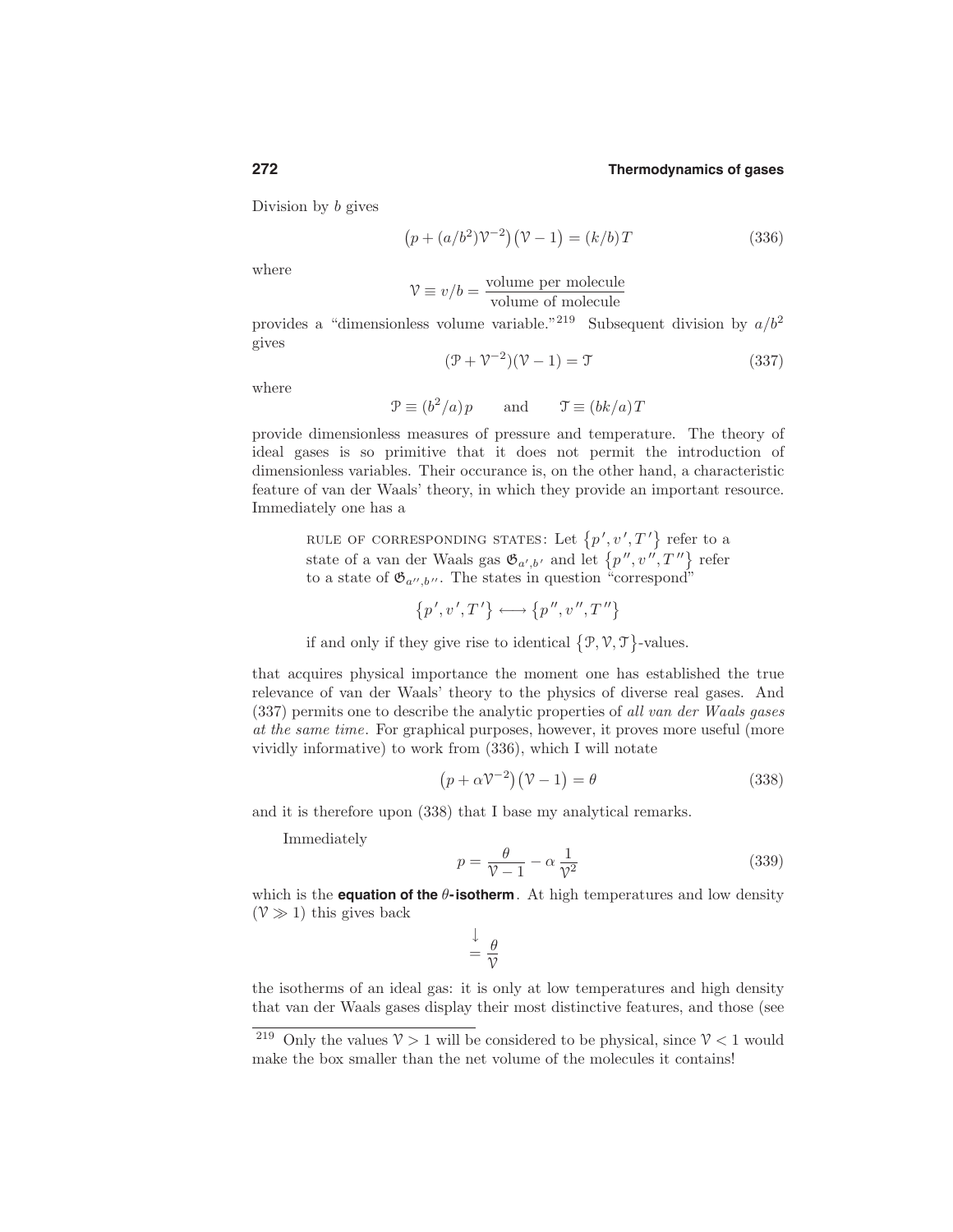### **van der Waals gases 273**

the figure) can be attributed to the circumstance that (339)—rewritten

$$
p(\mathcal{V}, \theta; \alpha) = \frac{\theta \mathcal{V}^2 - \alpha(\mathcal{V} - 1)}{\mathcal{V}^2(\mathcal{V} - 1)}
$$
(340)

or again

$$
p\mathcal{V}^3 - (p+\theta)\mathcal{V}^2 + \alpha(\mathcal{V} - 1) = 0
$$

—is cubic in  $\mathcal V$ . From (340) it is obvious that

- $p \uparrow \infty$  as  $\mathcal{V} \downarrow 1$  with  $\theta > 0$  held constant
- $p \downarrow 0$  as (again isothermally)  $\mathcal{V} \uparrow \infty$

and that  $p$  vanishes also at a pair of points

$$
\mathcal{V} = \frac{\alpha \pm \sqrt{\alpha^2 - 4\theta\alpha}}{2\theta}
$$

that are

real  
coindicent  
imaginary  
according as 
$$
\begin{cases} \theta < \frac{1}{4}\alpha \\ \theta = \frac{1}{4}\alpha \\ \theta > \frac{1}{4}\alpha \end{cases}
$$
 (341)

The figure inspires interest also in the local extrema of the isothermal curves. To locate those we compute

$$
\left(\frac{\partial p}{\partial \mathcal{V}}\right)_{\theta} = \frac{2\alpha(\mathcal{V} - 1)^2 - \theta \mathcal{V}^3}{\mathcal{V}^3 (\mathcal{V} - 1)^2}
$$

and confront once again a cubic. To circumvent that awkwardness we use (338) to eliminate  $\theta$  from the numerator and obtain

$$
p(\mathcal{V}; \alpha) = \alpha \frac{\mathcal{V} - 2}{\mathcal{V}^3} \tag{342}
$$

as a description of the curve that passes through all the extrema—what I will call the **equation of the extremal locus**. One looks now (see Figure 87) to the solutions of

$$
p(\mathcal{V}; \alpha) = p(\mathcal{V}, \theta; \alpha)
$$

to discover the points—call them  $\mathcal{V}_1$ ,  $\mathcal{V}_2$  and  $\mathcal{V}_3 = \infty$ —at which the given isotherm is (respectively) locally minimal, locally maximal, or asymptotically minimal. From

$$
\frac{\partial}{\partial \mathcal{V}} p(\mathcal{V}; \alpha) = 2\alpha \frac{\mathcal{V} - 3}{\mathcal{V}^4}
$$

we see that the extremal locus is itself maximal at  $\mathcal{V}=3$ . Where, according to (342),  $p = \frac{1}{37}\alpha$ . The isotherm through that point, according to (338), has  $\theta = 2\alpha \left(\frac{1}{27} + \frac{1}{9}\right)^2 = \frac{8}{27}\alpha$ . For that particular isotherm the extremal points  $\mathcal{V}_1$ and  $\mathcal{V}_2$  have *coalesced* at an *inflection point*, and isotherms with  $\theta > \frac{8}{27}\alpha$  have no local minima/maxima.